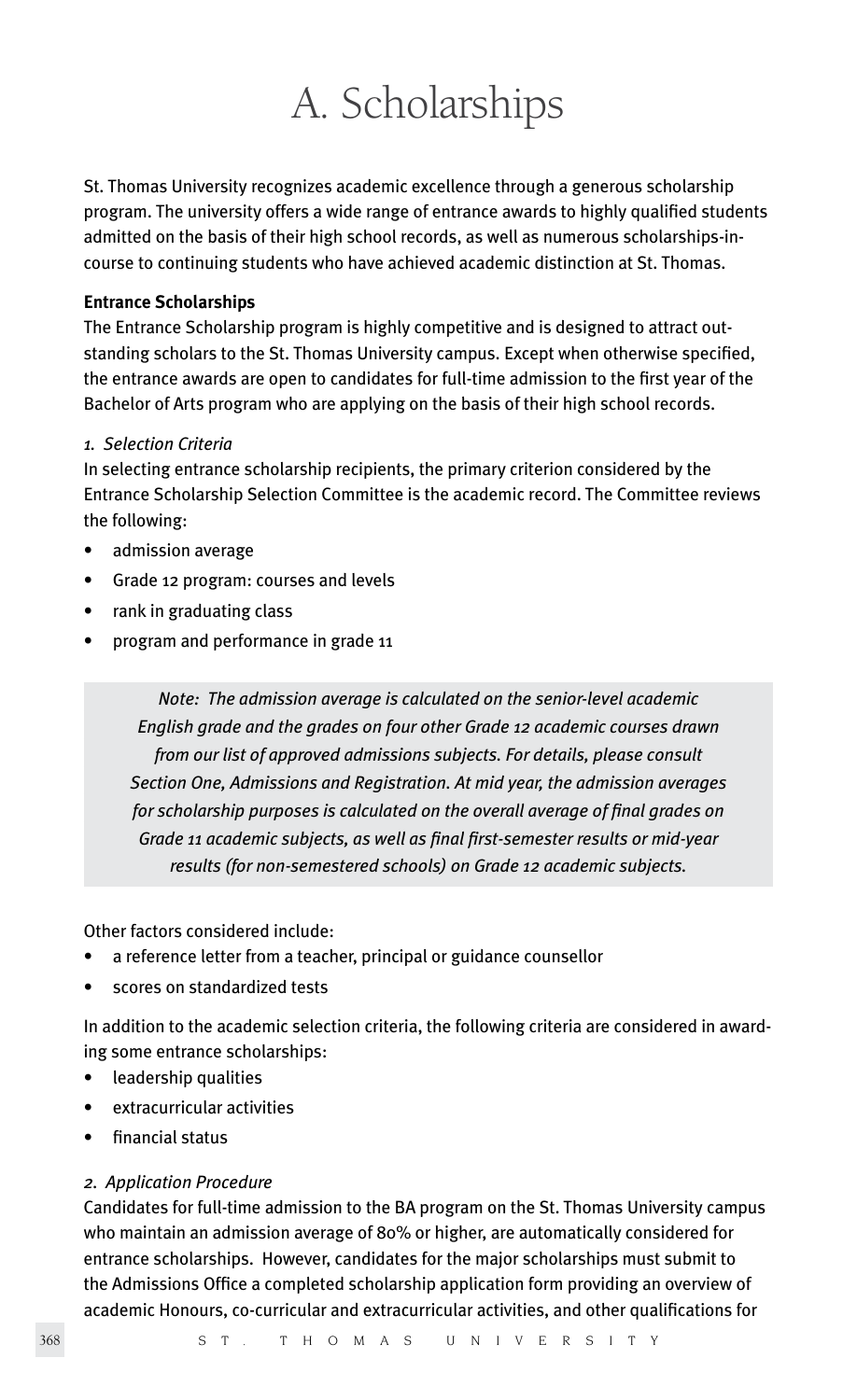entrance awards. A letter of reference must also be submitted. Application materials submitted to the Admissions Office will also be reviewed by the Entrance Scholarship Selection Committee.

#### *3. Application Deadline*

The application deadline for major renewable scholarships is March 1 and scholarship offers are announced by April 15. Recipients have until May 15 to confirm acceptance of scholarships by submitting a \$100 advance payment on tuition. Scholarship applications received after the March 1 deadline are reviewed on an individual basis and scholarships may be offered, conditional on the availability of awards. Guaranteed annual awards are offered throughout the admissions cycle (September – August).

## 1. Entrance

## Scholarships

## **Alma Joyce Memorial Scholarship**

Value: \$1,000

Number: 1

Criteria: Awarded annually to an entering student enrolling full time who is a graduate of a New Brunswick high school with an admission average of 80% or higher. Funding: Generously funded by the Estate of Alma Joyce.

## **Bishop Barry Entrance Scholarship**

Value: \$1,000

Number: 1

Criteria: Awarded annually to a student enrolling full time with an admission average of 80% or higher.

Funding: Generously funded by the priests of the Diocese of Saint John and other friends in memory of Bishop Thomas F. Barry, founder of St. Thomas University, Chatham NB, 1910.

## **Bishop Bray Entrance Scholarship**

Value: \$2,000

Number: 1

Criteria: Awarded annually to a graduating high school student from the Diocese of Saint John. Selection is based upon academic achievement and leadership. Funding: Generously funded by the Diocese of Saint John.

## **CFUW (Fredericton) Entrance Scholarship**

Value: \$1,000

Number: 1

Criteria: Awarded annually to a female student entering St. Thomas University directly from a Fredericton high school. Selection is based on academic achievement.

Funding: Generously funded by the Canadian Federation of University Women Fredericton.

## **Chancellor's International Scholarship**

Value: \$10,000 per annum for a total value of \$40,000 over four years. Number: 1

Criteria: Awarded annually to top-ranking International students entering first year. Selection will be based on academic excellence, with attention given to leadership qualities. Students must maintain a minimum annual average of 3.7 on 30 credit hours.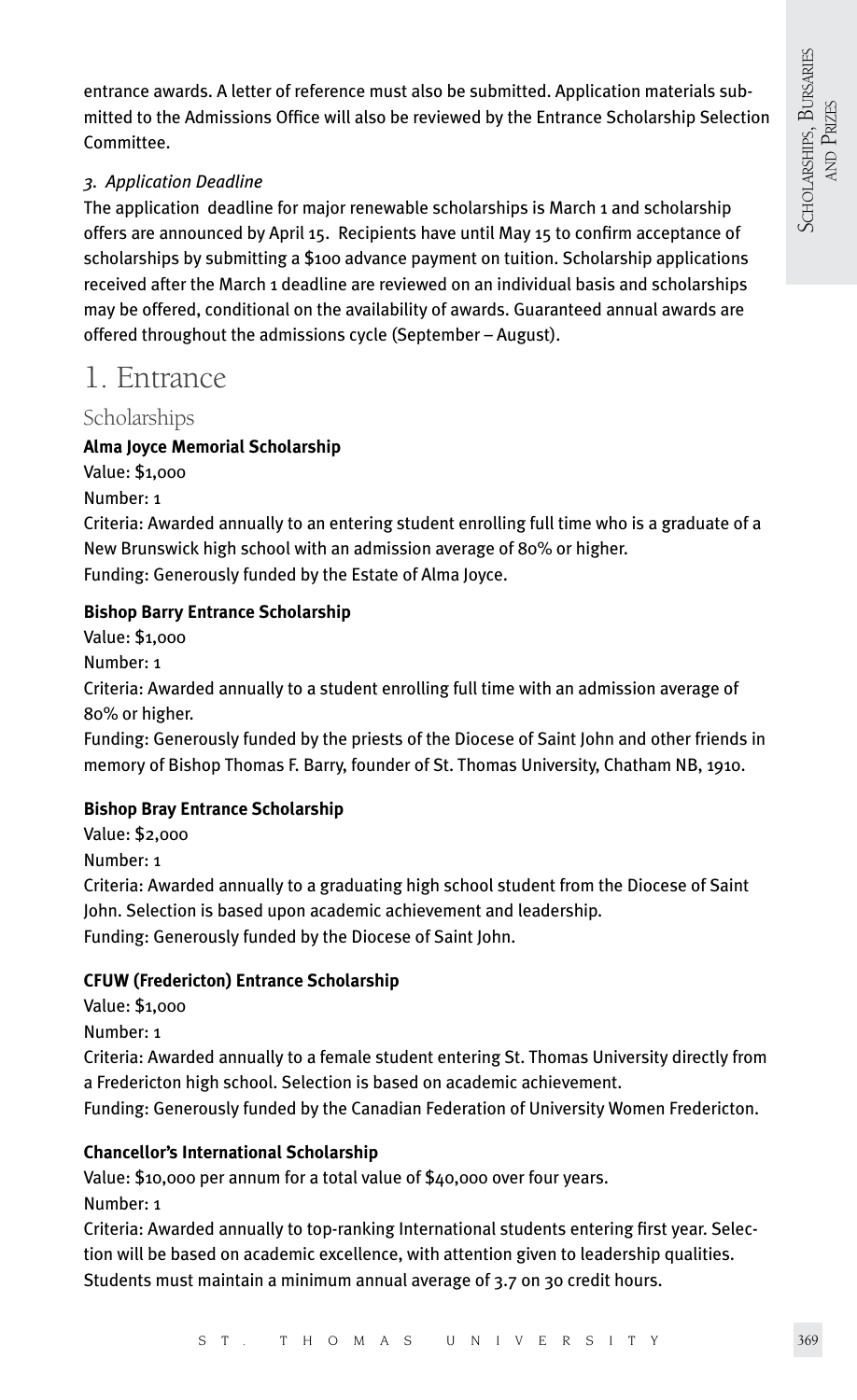#### **Chancellor's Scholarship**

Value: Full tuition and a single room and board (approximately \$15,125 for 2013-2014). In order to receive the room and board portion of the scholarship, recipients must live in residence during their first year at St. Thomas. After first year, recipients who live on campus receive the full value of room and board fees. Those who choose to live off campus will have a \$4,000 credit applied to their accounts annually as the room and board component of the scholarship. Number: 1

Criteria: Awarded annually to a student of outstanding academic ability and achievement entering first year. Students must maintain a minimum annual average of 3.7 on 30 credit hours. Selection will be based on academic excellence, with attention given to qualities of leadership and versatility.

#### **Claire M. Elhatton Scholarship**

Value: \$1,750

Number: 2

Criteria: Awarded annually to students enrolling full time with an admission average of 80% or higher from the Miramichi-Bathurst area.

#### **Eugene T. McCarthy Memorial Leadership Scholarship**

Value: \$2,000 renewable Number: 1

Criteria: Awarded annually to a student enrolling full time who is a graduate of a New Brunswick secondary school with an admission average of 80% or higher. To be eligible for the renewable portion of the award, students must achieve a minimum annual GPA of 3.0 on a minimum of 30 credit hours. This scholarship is open to students who have taken leadership roles in their high schools and communities either through extracurricular activities, volunteerism or demonstrated commitment to the benefit of others.

Funding: Generously funded by Mrs. Verna McCarthy in memory of Eugene T. McCarthy.

#### **Evelyn Sweezey Scholarship**

Value: \$4,500 per annum for a total value of \$18,000 over four years Number: 1

Criteria: Awarded annually to top-ranking students entering first year. Students must maintain a minimum annual average of 3.5 on 30 credit hours. Academic excellence will be the sole basis of selection.

#### **Francis M. McLaughlin Scholarship**

Value: Full tuition plus \$500 book allowance (\$5695 for 2013-2014).

Number: Varies

Criteria: Awarded annually to students of outstanding academic ability and achievement entering first year. Academic excellence will be the sole basis of selection. Students must maintain a minimum annual average of 3.7 on 30 credit hours.

#### **Fredericton Community Foundation Leadership Scholarship**

Value: \$500

Number: 2

Criteria: Awarded annually to students enrolling full time with an admission average of 80% or higher who are residents of the City of Fredericton and who have demonstrated a commitment to community and other extra-curricular activities.

Funding: Generously funded annually by the Fredericton Community Foundation.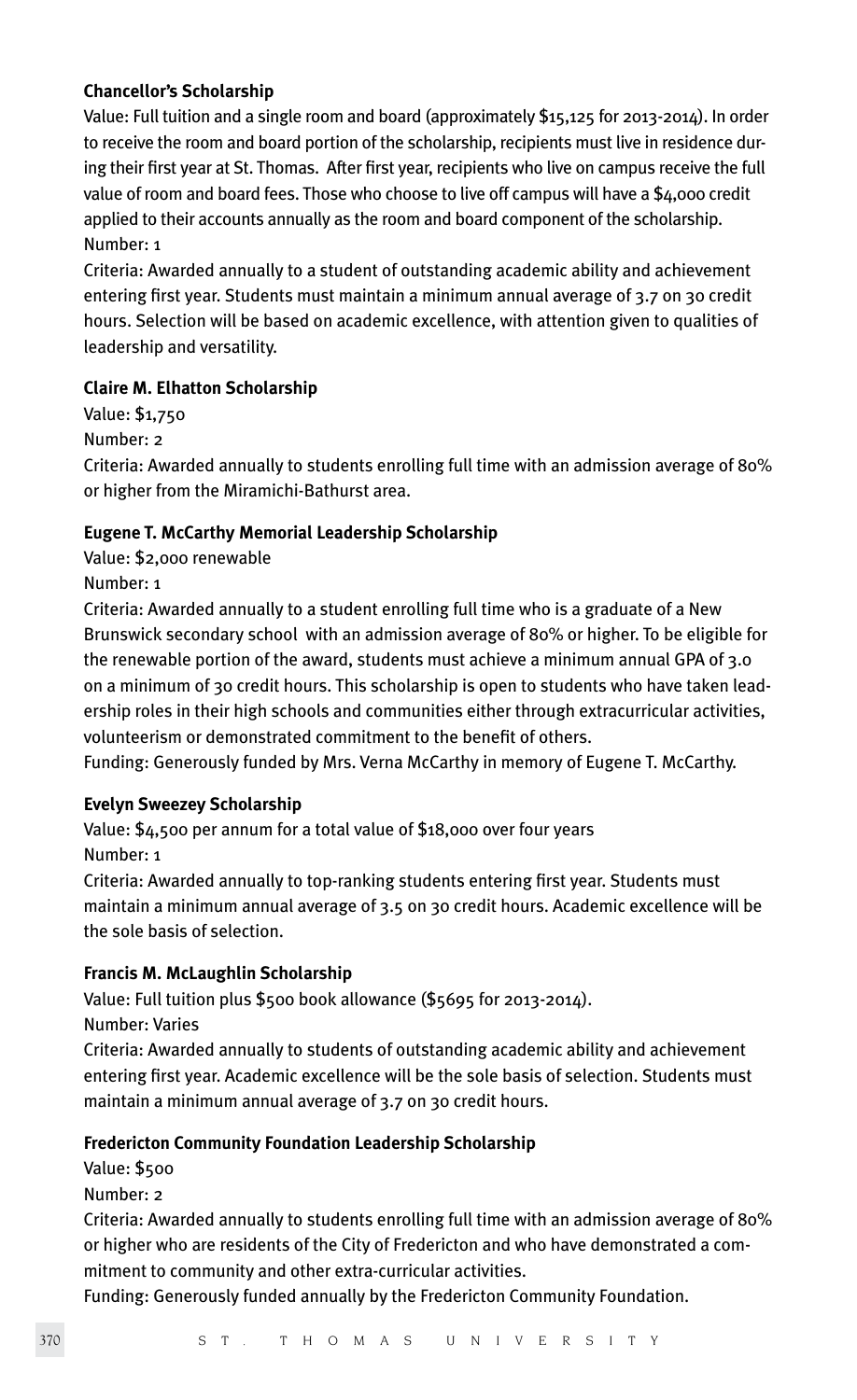## **Gene Hayes Scholarship**

Value: 2,000 Number: 5 Criteria: Awarded annually to students enrolling full time with an admission average of 80% or higher.

#### **Grogan-Pace Scholarship**

Value: \$2,000 Number: 1

Criteria: Awarded annually to a student enrolling full time with an admission average of 80% or higher. Preference will be given to students from the Diocese of Saint John. Funding: Generously funded by Rev. A. L. McFadden.

#### **Irene Mulroney Entrance Scholarship**

Value: \$1,500

Number: 1

Criteria: Awarded annually to a student enrolling full time with an admission average of 80% or higher. This scholarship honours the memory of Irene Mulroney, the mother of the former Prime Minister of Canada, the Right Honourable Brian Mulroney. Funding: Generously funded by Brian Mulroney and friends of the Mulroney family.

#### **John & Viola Fleming Scholarship**

Value: \$400

Number: 1

Criteria: Awarded annually to a student enrolling full time with an admission average of 80% or higher preferably from the Diocese of Saint John.

Funding: Generously funded by St. Gertrude's Church Parish Council.

#### **Judge J. Thomas Troy Memorial Scholarship**

Value: \$2,500 Number: 2 Criteria: Awarded annually to a student enrolling full time with an admission average of 80% or higher. Funding: Generously funded by an anonymous donor.

#### **Katherine L. Roderick Scholarship**

- Value: \$1,500
- Number: 2

Criteria: Awarded annually to female students enrolling full time with an admission average of 80% or higher.

Funding: Generously funded by the estate of M. Grace Roderick in memory of her daughter, Katherine Louise Roderick, a student at St. Thomas University from 1966-70.

#### **Knights of Columbus Scholarship**

Value: \$2,500

Number: 2

Criteria: Awarded annually to students enrolling full time with an admission average of 80% or higher from any diocese of the Province of New Brunswick. Selection will also be based on the potential for contribution to the mission of St. Thomas University.

Funding: Generously funded by the Knights of Columbus.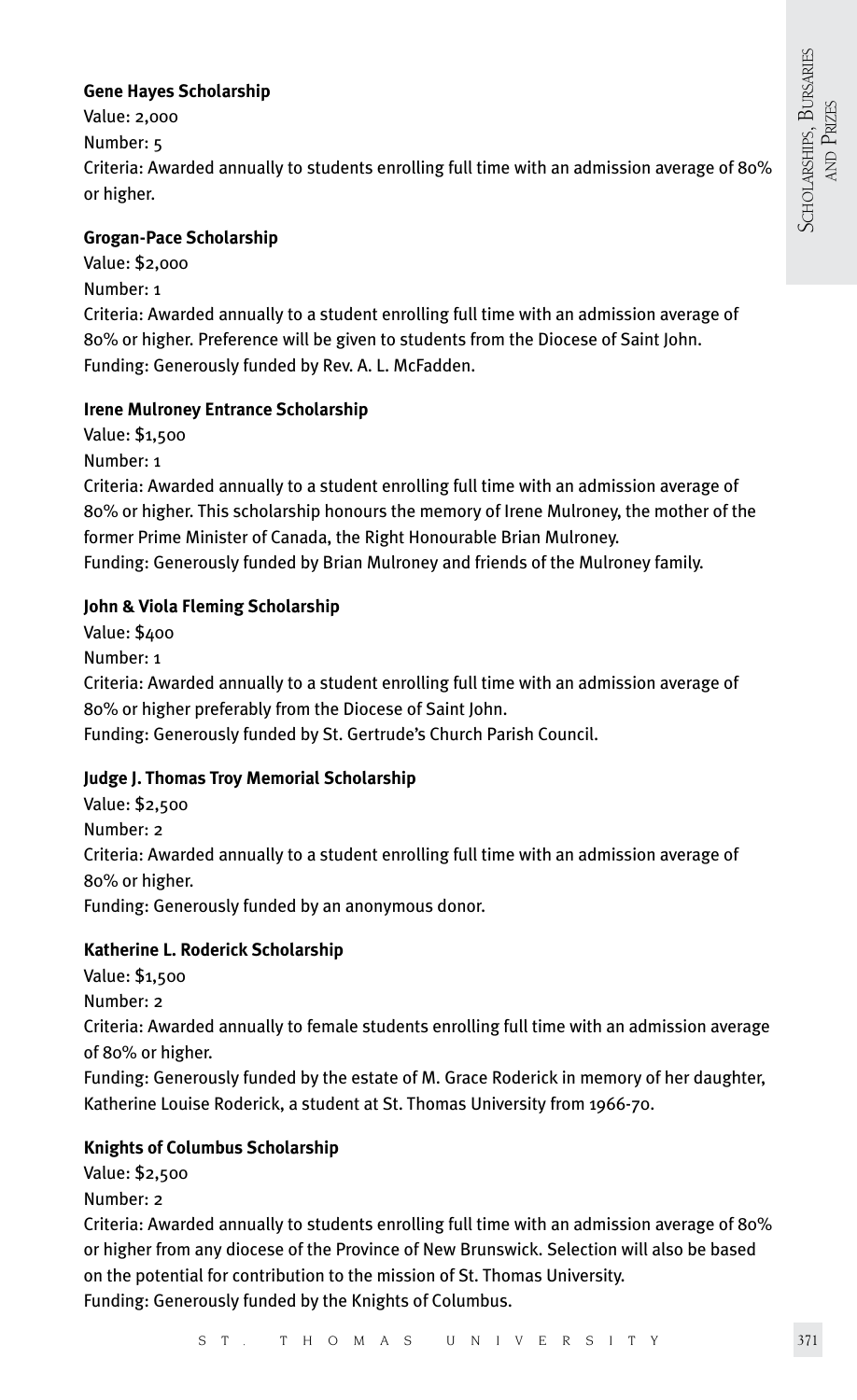#### **Marguerite Bourgeoys Entrance Scholarship**

Value: \$1,500 Number: 4

Criteria: Awarded annually to female students with a minimum admission average of 80% or higher who can demonstrate involvement and leadership in their church community. Funding: Generously funded by the Congregation of Notre Dame, Sisters of St. Martha, and other friends of St. Thomas University.

#### **Monsignor Donald C. Duffie Memorial Scholarship**

Value: \$2,500

Number: 1

Criteria: Awarded annually to a student enrolling full time with an admission average of 80% or higher. Selection criteria will also be based on character and contribution to student life.

Funding: Generously funded by the Duffie Endowment Fund established, May 1989 in memory of Monsignor Donald C. Duffie, president of the University, 1961-75.

#### **Mrs. P.M. McMahon Scholarship**

Value: \$2,500

Number: 2

Criteria: Awarded annually with a preference to Moncton area students enrolling full time with an admission average of 80% or higher.

Funding: Generously funded by Mrs. P.M. McMahon.

#### **Msgr. George W. Martin Scholarship**

Value: Full tuition and double room and board (approximately \$13,225 for 2013-2014). In order to receive the room and board portion of the scholarship, recipients must live in residence during their first year at St. Thomas. After first year, recipients who live on campus receive the full value of room and board fees. Those who choose to live off campus will have a \$4,000 credit applied to their accounts annually as the room and board component of the scholarship.

#### Number: 2

Criteria: Awarded annually to students of outstanding academic ability and achievement entering first year. Students must maintain a minimum annual average of 3.7 on 30 credit hours. Selection will be based on academic excellence with attention given to qualities of leadership and versatility. This award honours Monsignor George W. Martin, an alumnus who served the University with distinction for 41 years, and was president from 1975-1990.

#### **President's International Scholarship**

Value: Varies up to a maximum of full tuition and differential fees and renewable for three additional years.

Number: Varies

Criteria: Awarded annually to top-ranking international students entering first year. Academic excellence is the sole selection criterion. To be eligible for the renewable portion of the award, students must achieve a minimum annual average of 3.5 on a minimum of 30 credit hours.

#### **President's Scholarship**

Value: Full tuition (\$5195 for 2013-2014. Number: Varies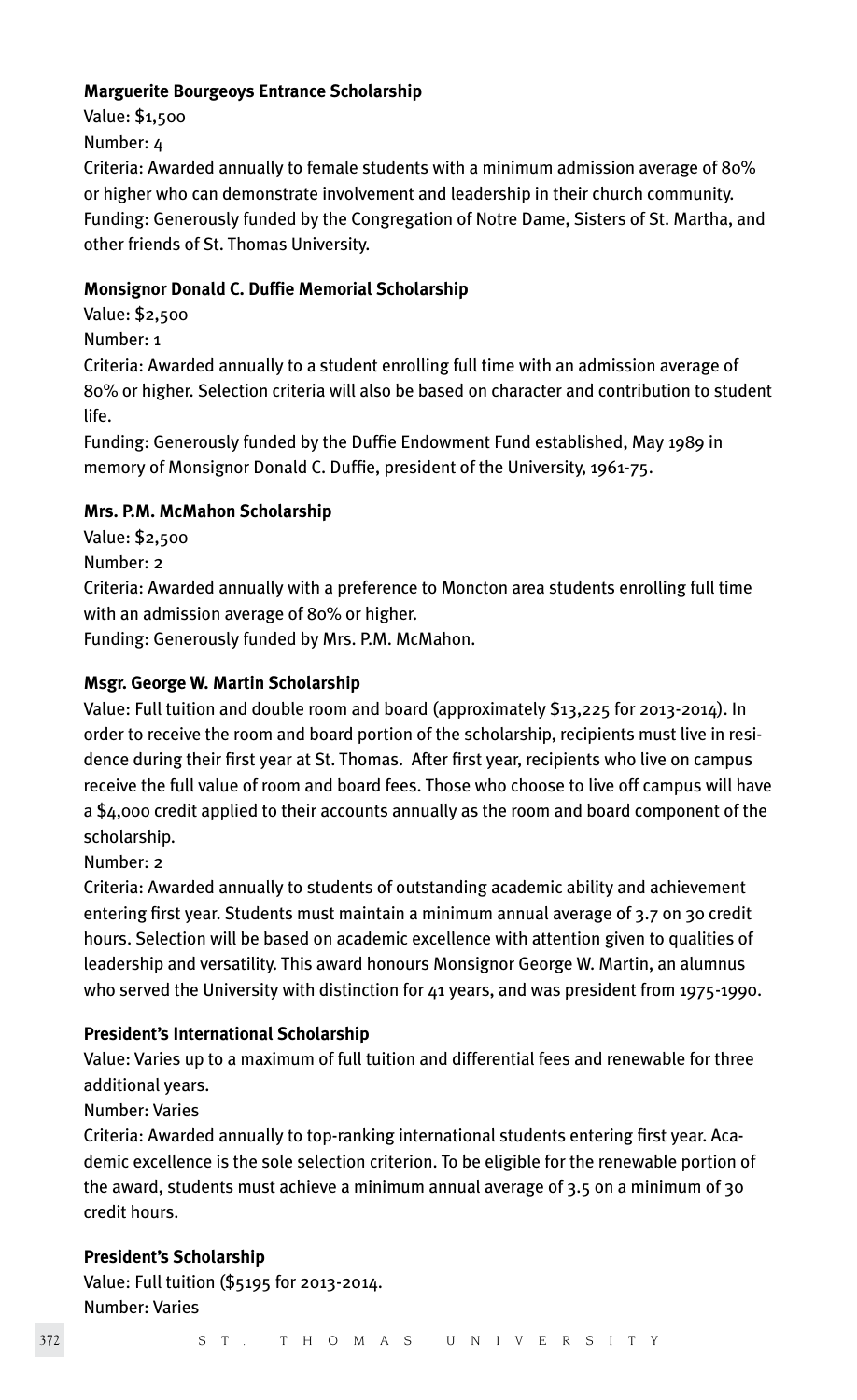Criteria: Awarded annually to top-ranking students entering first year. Students must maintain a minimum annual average of 3.5 on 30 credit hours. Academic excellence will be the sole basis of selection.

#### **Rev. Raymond Hawkes Scholarship**

Value: \$1,000 per annum and renewable for three more years Number: 1

Criteria: Awarded annually to a student enrolling full time with an admission average of 80% or higher from one of the various Miramichi area high schools. Selection criteria will also include character and leadership skills. Students must maintain a minimum annual average of 3.3 on 30 credit hours. This scholarship is named for the first diocesan rector of St. Thomas.

#### **Sherman Donovan Scholarship**

Value: \$2,500

Number: 2

Criteria: Awarded annually to a student enrolling full time with an admission average of 80% or higher. Preference is given to applicants from Northumberland County, but limited to graduates of the schools included in School District 16: Blackville High School, James M. Hill Memorial High School, Miramichi Valley High School, and North and South Esk Regional High School. Funding: Generously funded by Sherman Donovan to honour the memory of parents, Robert and Mary, and brother Raymond Donovan.

#### **St. Thomas Renewable Achievement Scholarship**

Value: \$1,000 minimum guaranteed

Number: Varies

Criteria: Awarded annually to applicants with a first-semester or final admission average between 80% and 89%, and renewable for three additional years with a minimum annual GPA of 3.5 on 30 credit hours.

#### **St. Thomas Renewable Scholars Scholarship**

Value: \$2,000 minimum guaranteed

Number: Varies

Criteria: Awarded annually to applicants with a first-semester or final admission average of 90% or higher. This award is renewable for three additional years at \$1,000 per year with a minimum annual GPA of 3.5 on 30 credit hours.

#### **St. Thomas Student Leader Scholarship**

Value: \$3,000 in the first year for students with admission averages of 80-89%, and renewable at \$2,000 in each subsequent year (to a total of \$9,000). Valued at \$4000 in the first year for students with admission averages of 90% or higher, and renewable at \$2,000 in each subsequent year (to a total of \$10,000).

Number: Varies

Criteria: To be eligible for the renewable portion of the award, students must achieve a minimum annual GPA of 3.0 on a minimum of 30 credit hours. This scholarship is open to students with a minimum admission average of 80% and who have taken leadership roles in their high schools and communities either through extracurricular activities, volunteerism or demonstrated commitment to the benefit of others.

#### **Vance Toner Hockey Scholarship**

Value: varies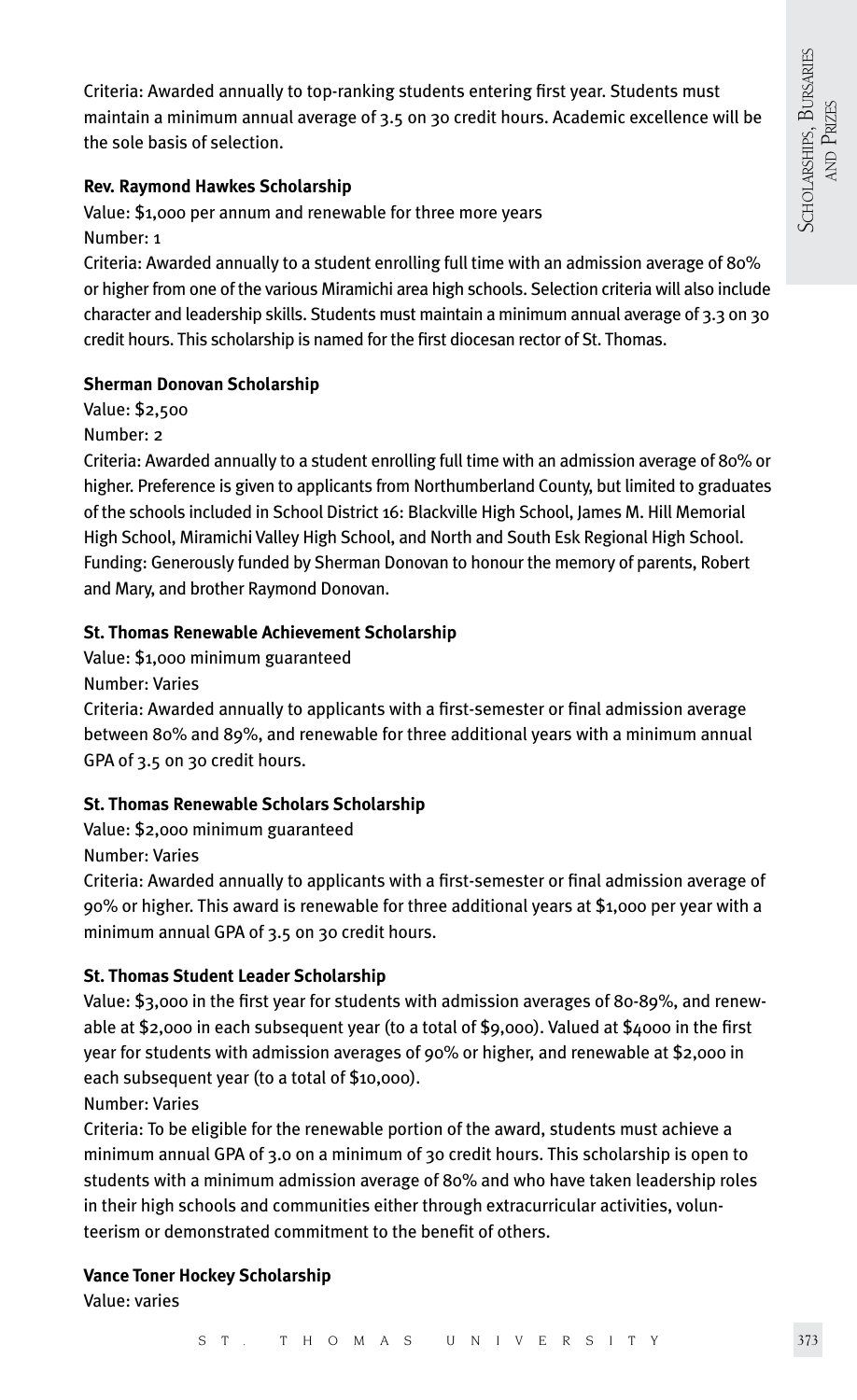Number: 1

Criteria: Awarded annually to a student enrolling full time with an admission average of 80% or higher, who intends to participate in the Men's or Women's Hockey .

#### **York Funeral Home Scholarship**

Value: \$1,000 Number: 1

Criteria: Awarded annually to a student enrolling full time with an admission average of 80% or higher who is a graduate of Leo Hayes High School. Selection criteria will also include student leadership.

Funding: Generously funded by the MacLeod Family.

#### Awards

#### **Aboriginal Community Involvement Entrance Award**

Value: \$1,000

Number: 3

Criteria: Awarded annually to entering aboriginal students who have been involved in their high schools or communities through extracurricular activities, volunteerism or demonstrated commitment to the benefit of others.

Funding: Generously funded by the Aboriginal Education Initiative at St. Thomas University.

#### **Justin Marshall Mens' Soccer Entrance Award**

Value: \$500

Number: 1

Criteria: Awarded to an entering student who has demonstrated athletic and leadership abilities in the sport of soccer.

Selection Process: By nomination from the Department of Athletics. Applicants will be forwarded to the Admissions Office for the confirmation of eligibility and conferral of the award. Funding: Generously funded annually by alumnus Justin Marshall.

#### **St. Thomas University Track & Field Entrance Award**

Value: \$10,000 (\$5,000 renewable over two years) Number: 1

Criteria: Awarded annually to a full-time entering student who is a graduate of an Atlantic Canadian secondary school with high academic achievement (as determined by the Office of Admissions) and intends to join the Track & Field/Cross Country Team.

Funding: Generously funded annually by the Arthur L. Irving Family Foundation.

#### Bursaries

#### **Dan and Valerie O'Brien Bursary**

Value: \$500

Number: 1

Criteria: Awarded annually to students entering university for the first time with selection based on financial information provided by the Canada Student Loan Assessment or its equivalent. Entering students who wish to be considered for this Bursary must submit a letter to the Admissions Office which outlines why they qualify.

Funding: Generously funded by donations from alumni, faculty, staff and friends of St. Thomas University.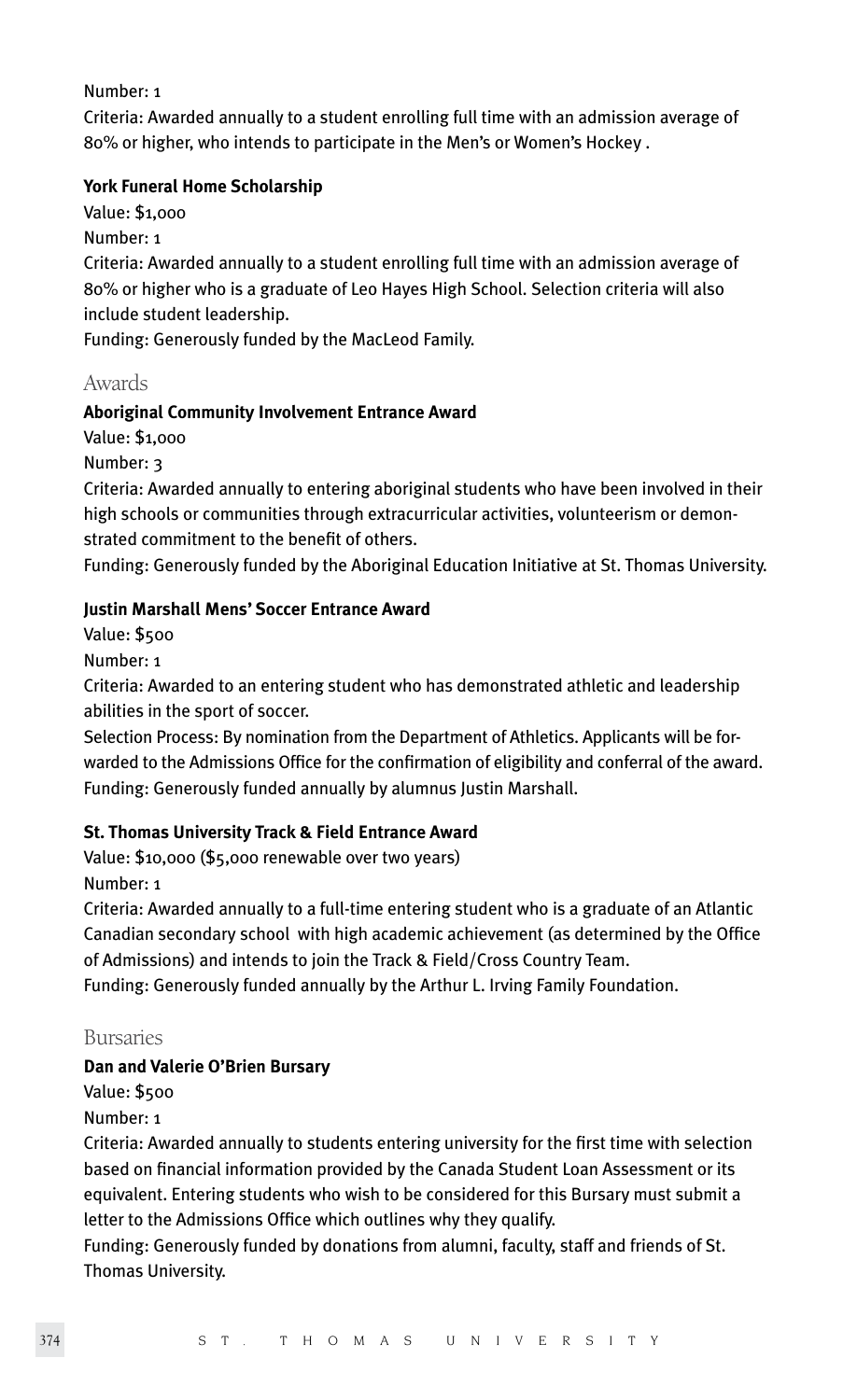#### **Darlene Ann Bigelow Memorial Bursaries**

Value: \$1,500 Number: 5

Criteria: Awarded annually to New Brunswick students entering the Bachelor of Social Work Program. Selection is based on financial need and good academic standing.

Funding: Generously funded in memory of Darlene Ann Bigelow who graduated from the Bachelor of Social Work Program in 2001 by husband, Michael Bernard, and the family of Darlene Bigelow.

#### **Geoffrey W. Vail Bursary**

Value: \$1,750 Number: 1

Criteria: Awarded annually to a student entering university under the mature student admissions policy. Among the selection criteria are financial need and the potential for contributing to the quality of student life or activities.

## **Harrison McCain Scholars Bursary**

Value: \$4,000 per annum for a total value of \$16,000 over four years Number: up to 4

Criteria: Awarded annually to Canadian high school graduates, with selection criteria including admission average of 80% or higher, financial need, leadership qualities, and a recognized initiative in funding university education. To qualify for annual renewal, recipients must maintain minimum annual grade point averages as determined by the Foundation. The required application form may be found at stu.ca/mccain.

Funding: Generously funded by the Harrison McCain Foundation.

## **Harry & Bessie Brown Bursary**

Valued: \$500 Number: 1 Criteria: Awarded on the basis of financial need to a Fredericton resident entering the Bachelor of Social Work Program. Funding: Generously funded by the estate of Harry Brown.

## **Hazel Lahey Memorial Bursary**

Value: \$500

Number: 1

Criteria: Awarded annually to a female student from the Province of New Brunswick on the basis of financial need.

## **James Alvin Keenan Memorial Bursary**

Value: \$3,000 Number: 1

Criteria: Awarded annually to a student entering the Bachelor of Education Program at St. Thomas University on the basis of financial need. To be eligible, students must demonstrate leadership, a passion for teaching and a strong record of community involvement. Preference will be given to students from York and Carleton Counties. Funding: Generously funded by the Keenan Family.

## **John McKendy Memorial Bursary**

Value: \$500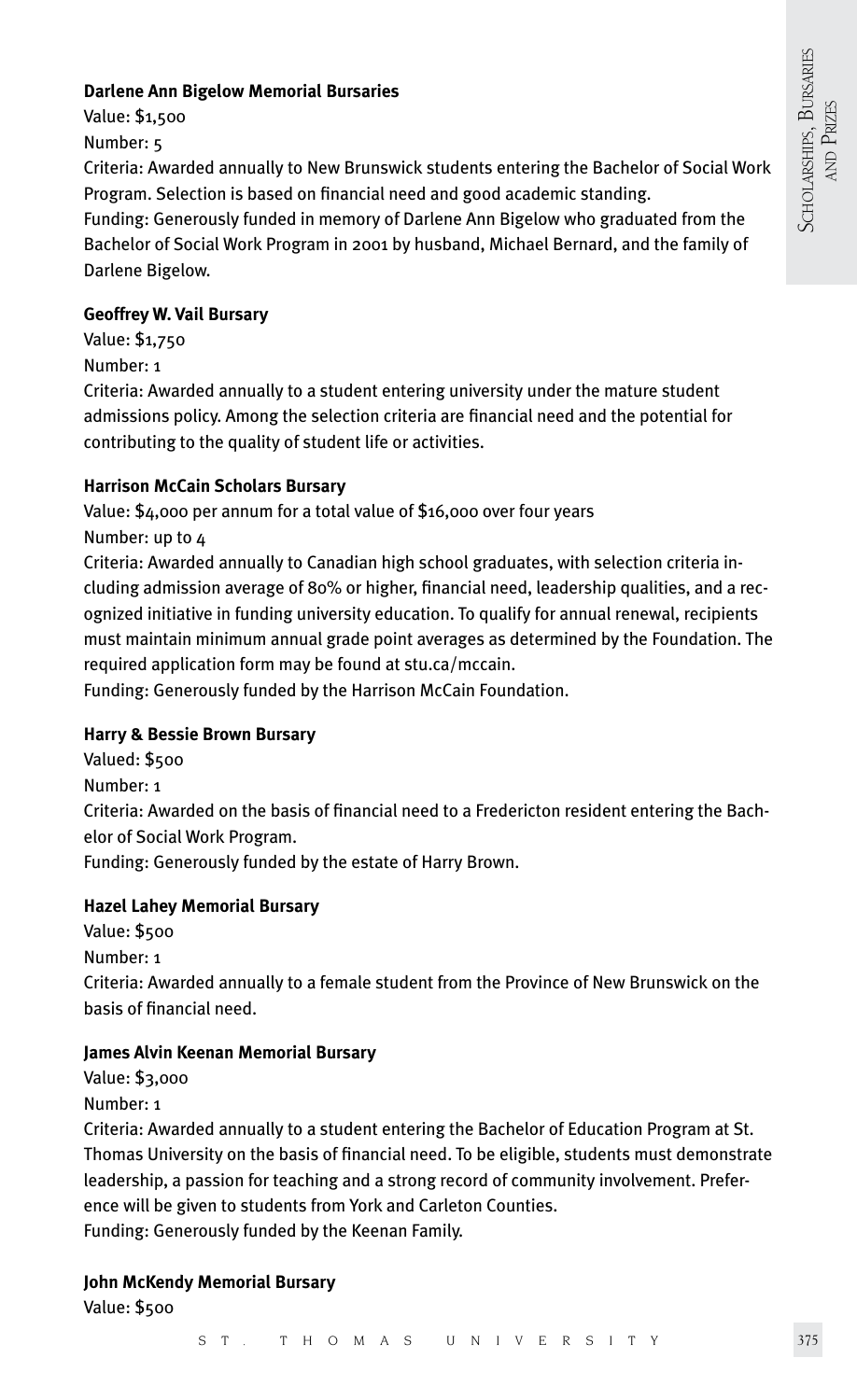#### Number: 2

Criteria: Awarded annually on the basis of financial need to New Brunswick students with a history of volunteer and/or community involvement and an awareness of issues of social justice.

#### **Maria McMahon Memorial Bursary**

Value: \$1,000 Number: 1 Criteria: Awarded annually on the basis of financial need to a New Brunswick student entering St. Thomas University.

#### **Marion Rockcliffe Hunt Bursary**

Value: \$1,000 Number: 2

Criteria: Awarded annually to an entering student, preferably female student athlete, based on financial need. The bursary honours Marion Rockcliffe Hunt, the first female valedictorian of St. Thomas University and a generous benefactor.

Funding: Generously funded by the Estate of Marion Rockcliffe Hunt and friends.

#### **Millennium Entrance Bursary**

Value: minimum of \$500 to a maximum of \$2,000 Number: Varies

Criteria: Awarded annually to students entering university for the first time with selection based on financial information provided by the Canada Student Loan Assessment or its equivalent. Entering students who wish to be considered for a Millennium Entrance Bursary must submit a letter to the Admissions Office which outlines why they qualify. Funding: Generously funded by donations from alumni, faculty, staff and friends of St. Thomas University.

#### **Msgr. George W. Martin Bursary**

Value: Varies Number: Varies Criteria: Awarded annually to entering students from New Brunswick on the basis of financial need. Funding: Funded by the estate of Msgr. George W. Martin

#### **President Dawn Russell Entrance Bursary**

Value: \$1,000

Number: up to 8

Criteria: Awarded annually to entering students from New Brunswick on the basis of financial need.

Funding: Generously funded by John Bragg in honour of Dawn Russell, an alumna of St. Thomas who became President of the University in 2011.

## II. Upper-Year

Scholarships **ATV Media Scholarship**  Value: \$2,000 Number: 1 Criteria: Awarded annually to a student entering the third year of the Journalism Program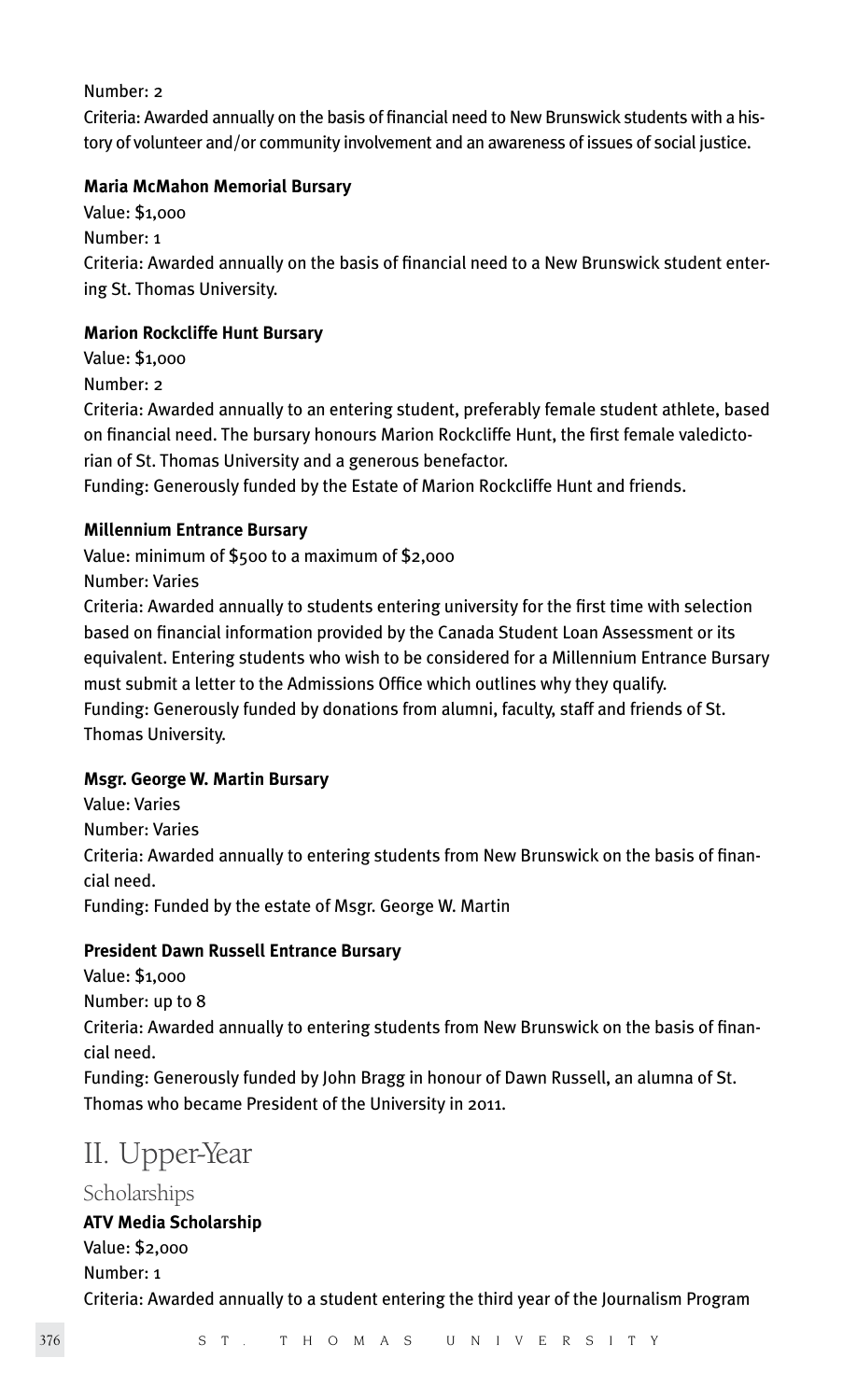who is a member of a designated group as defined in the Canada Employment Equity Act with preference given to a student who is a member of a visible minority or the aboriginal peoples, who demonstrates an interest in television journalism. If a candidate from one of the designated groups is not available, the University reserves the right to identify other deserving candidates.

Funding: Generously funded by ATV/CTV Television.

## **Bernard and Louis Bloomfield Scholarship**

Value: \$1,500 Number: 1 Criteria: Awarded annually on the basis of academic achievement.

## **Bertha L. Miller Memorial Scholarship**

Value: \$1,000

Number 1

Criteria: Awarded annually to a graduating student who demonstrates academic merit and who has been accepted to postgraduate studies. Preference will be given to students who intend to pursue postgraduate studies in Library Science.

Funding: Generously funded by Bertha Miller and Family.

#### **CFUW Fredericton Adult Learner Scholarship**

Value: \$1,000

Number: 1

Criteria: Awarded annually in second semester to a female full-time student from New Brunswick who was admitted to the University as an adult learner and who has successfully completed the first year (a minimum of 30 credit hours) of the BA Program. Selection is based on academic achievement.

Funding: Generously funded by the Canadian Federation of University Women Fredericton.

## **CFUW Fredericton Scholarship**

Value: \$1,000

Number: 1

Criteria: Awarded annually in January to a female full-time student from the province of New Brunswick in second or third year of an undergraduate degree on the basis of academic achievement (GPA).

Funding: Generously funded by the Canadian Federation of University Women Fredericton.

#### **Commcorp Financial Services Inc. Scholarship**

Value: \$250 Number: 1

Criteria: Awarded annually to an undergraduate student in good academic standing and in need of financial assistance.

Funding: Generously funded by Commcorp Financial Services Inc.

#### **Cornelius & Katherine Kingston Memorial Scholarship**

Value: \$1,000

Number: 1

Criteria: Awarded annually to a third year student majoring in English. Selection is based on academic achievement.

Funding:: Generously funded by members of the Kingston family.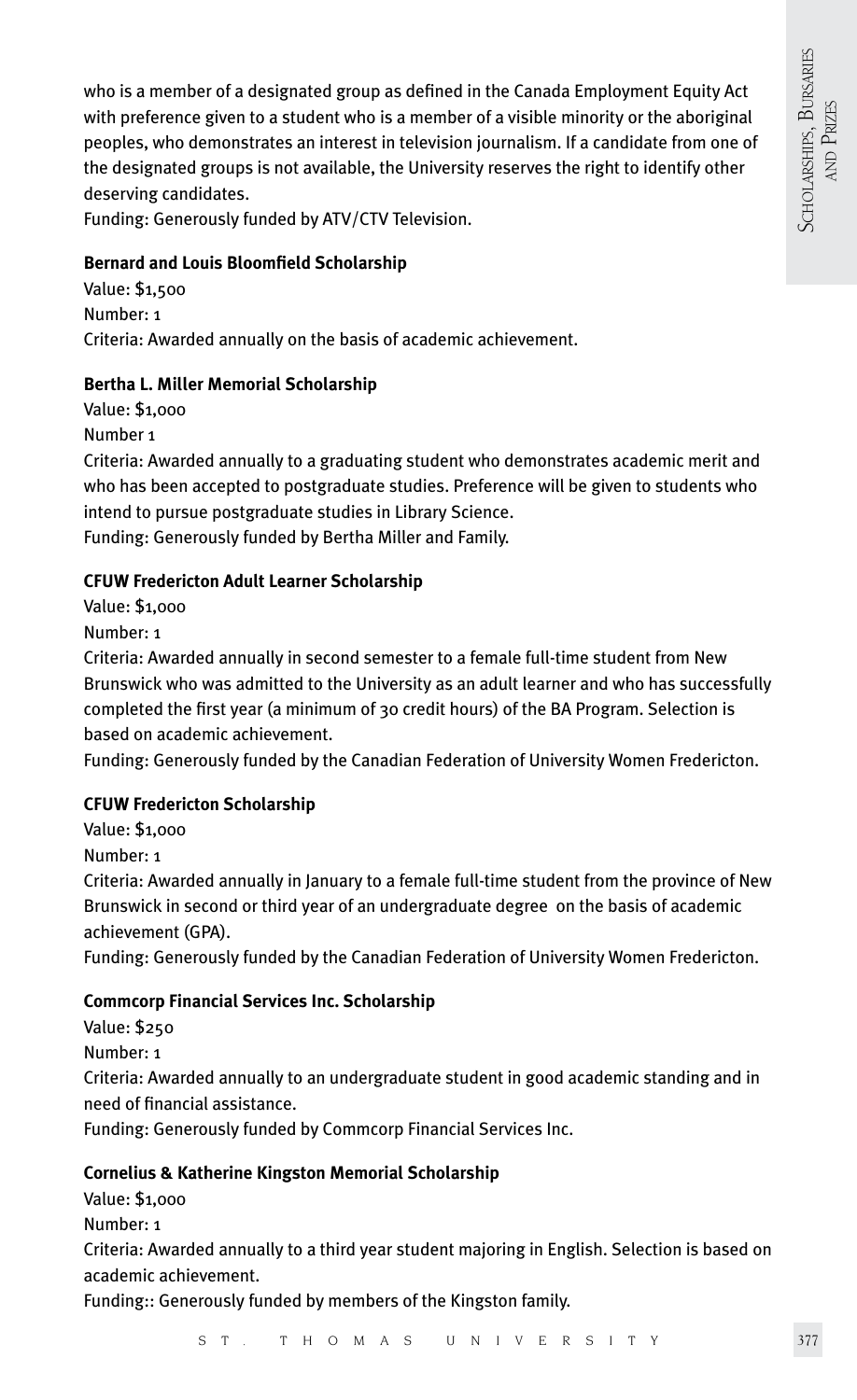#### **Cornelius E. and Annie Crowley Memorial Scholarship**

Value: \$2,000 Number: 2 Criteria: Awarded annually to third or fourth year students honouring or majoring in religious studies. Selection is based on academic achievement. Funding: Generously funded by the late Elizabeth Ann Crowley in memory of her parents.

#### **Dick and Judy Kennedy Scholarship in English**

Value: \$750

Number: 1

Criteria: Awarded annually to a student entering third or fourth year with a major or honours in English. Selection is based on academic achievement. Funding: Generously funded by Dick and Judy Kennedy.

#### **Dr. Abdul Qaiyum Lodhi Scholarship**

Value: \$500

Number: 1

Criteria: Awarded annually to a student registered in the Criminology and Social Justice Program. Selection is based on academic achievement. The scholarship honours the memory of Dr. Abdul Q. Lodhi, a professor of sociology at St. Thomas University, 1984-91, the founder and first director of the certificate program in criminology and social justice. Funding: Generously funded by the family of Dr. Abdul Qaiyum Lodhi.

#### **Dr. Marguerite Michaud Scholarship**

Value: \$500 Number: 1 Criteria: Awarded annually on the basis of academic achievement. Funding: Generously funded by Dr. Marguerite Michaud.

#### **Dr. Richard W. Costello Scholarship**

Value: \$1,000 Number: 1 Criteria: Awarded annually on the basis of academic achievement to an anthropology student entering the fourth year of study. Funding: Generously funded by the estate of Dr. Richard Costello.

#### **FAUST Scholarship**

Value: \$3,000 Number: 1 Criteria: Awarded annually to a full-time returning student on the basis of academic achievement. Funding: Generously funded by the Faculty Association of the University of St. Thomas.

#### **Fredericton Epsilon Y's Men STU Tommies Scholarships**

Value: \$1,500 Number: 2

Criteria: Awarded annually to one male and one female student-athlete who has a 3.5 GPA or better (Academic All Canadian standing) entering second, third or fourth year. Recipients will be selected on the basis of demonstrated perseverance and commitment to their studies, athletic pursuits, and community outreach.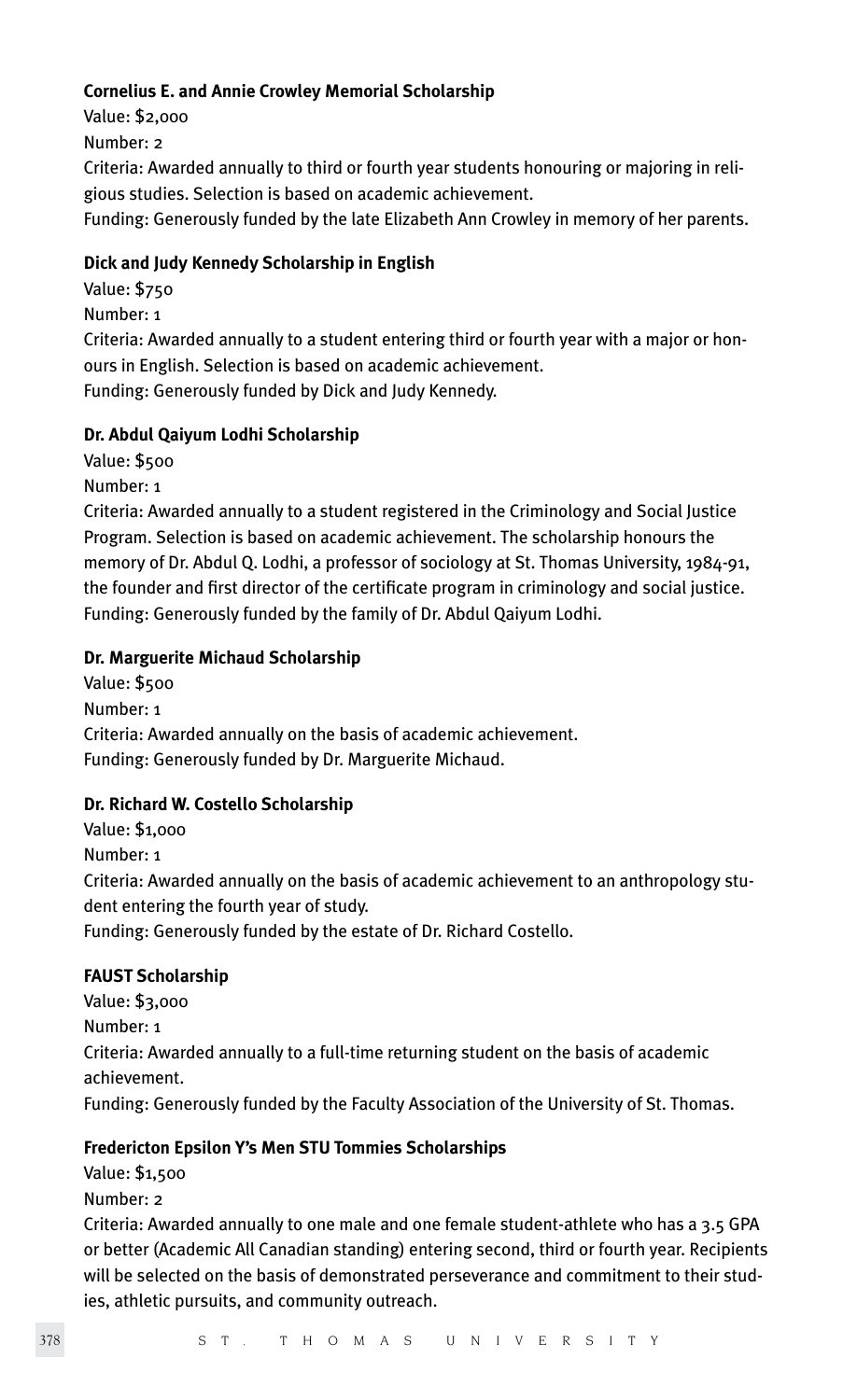Funding: Generously funded annually by the Fredericton Epsilon Y's Men.

#### **General Motors Scholarship**

Value: \$1,250 Number: 1 Criteria: Awarded annually with preference to a student enrolled in the Journalism Program.

## **Golden Jubilee Scholarship**

## Value: \$5,000

#### Number: 1

Criteria: To commemorate the 50th anniversary of Queen Elizabeth's coronation, the Province of New Brunswick established the Golden Jubilee Scholarship in 2002. The Province of New Brunswick provides a total of \$20,000 annually distributed equally between the four public universities - University of New Brunswick, Université de Moncton, St. Thomas University and Mount Allison University. Each university offers each year one Golden Jubilee Scholarship valued at \$5,000 to an eligible student. To be eligible, students must be: a New Brunswick resident based on Student Financial Services guidelines for provincial residency status at the time of receipt of scholarship; in third year going into fourth year of a four-year program or fourth year going into fifth year of a five-year program and; enrolled full-time in an undergraduate degree program in one of the four public universities in New Brunswick. All scholarships are awarded on the basis of academic excellence (as defined by the institution) and financial need (as defined by Student Financial Services).

Funding: Generously funded by Maritime Provinces Higher Education Commission.

## **Holy Cross Fathers Scholarship in Catholic Studies**

Value: \$1,000

#### Number: 1

Criteria: Awarded annually to students in third and fourth year who are majoring or minoring in catholic studies. Selection is based on academic achievement with an annual gpa of 3.0 or higher and financial need. This scholarship honours the religious members of the Congregation of Holy Cross appointed to St. Thomas University in various capacities since 1964. Funding: Generously funded by the Holy Cross Fathers.

## **J.E.P. Butler Scholarship**

Value: \$500 Number: 1 Criteria: Awarded annually on the basis of academic achievement.

## **Juergen Doerr History Scholarship**

Value: \$1,000 Number: 1 Criteria: Awarded annually to a second, third or fourth-year student majoring in history. The recipient must have maintained an annual grade point average of 3.3 or higher. Selection will be based on academic achievement. Funding: Generously funded by Uta Doerr.

## **Louis Chabot Scholarship**

Value: Varies Number: 1 Criteria: Awarded annually to returning students who have participated in intercollegiate hockey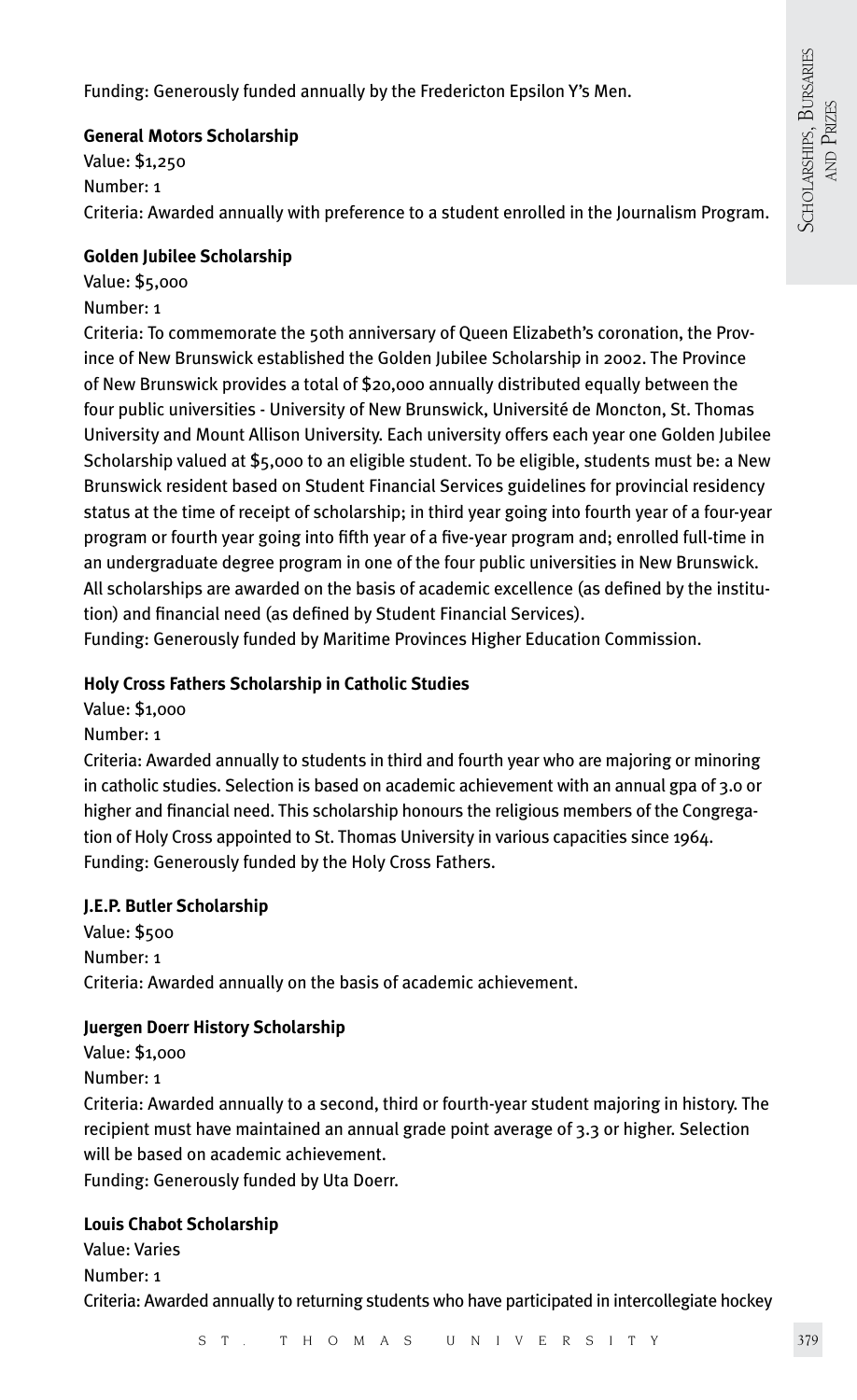and who have maintained a minimum average of B- during their last session as a full-time student. This renewable scholarship honours the memory of Louis Chabot, a former dean's list student and member of the varsity hockey team who died unexpectedly in March 1990.

#### **McElroy Memorial Scholarship**

Value: \$1,000 Number: 2 Criteria: Awarded annually to students on the basis of academic achievement. Funding: Generously funded by the Estate of Mary Ann McElroy.

#### **Milton Levine and Marion Brien Scholarship**

Value: \$250 Number: 1 Criteria: Awarded annually on the basis of academic achievement and leadership. Preference will be given to a student from rural New Brunswick. Funding: Generously funded by Milton Levine.

#### **Paul Morrissy Memorial Scholarship**

Value: \$500

Number: 1

Criteria: Awarded annually to a third-year student majoring in Anthropology on the basis of academic achievement. Preference will be given to a student from Miramichi. Funding: Generously funded by family and friends of Paul Morrissy.

#### **Rabbi David Spiro Scholarship**

Value: \$250 Number: 1 Criteria: Awarded annually to a student in good academic standing.

#### **Reader's Digest Foundation of Canada Scholarship**

Value: \$1,000 Number: 1 Criteria: Awarded annually to students majoring in journalism on the basis of overall achievement in liberal arts and excellence in journalism. Funding: Generously funded by the Reader's Foundation of Canada.

#### **Rev. A.L. McFadden Scholarships**

Value: \$1,000 Number: 2 Criteria: Awarded annually on the basis of academic achievement. Funding: From the Father A.L. McFadden Scholarship Fund initiated by former students of Father McFadden, June 22, 1981.

#### **Rev. Richard O'Brien Waugh**

Value: Varies

Number: 1

Criteria: Awarded annually on the basis of academic achievement to students, except those in first year, enrolled in Arts and Social Work. This scholarship honours the memory of Father Waugh of the Holy Cross Fathers who taught Philosophy at St. Thomas University from 1964-1986.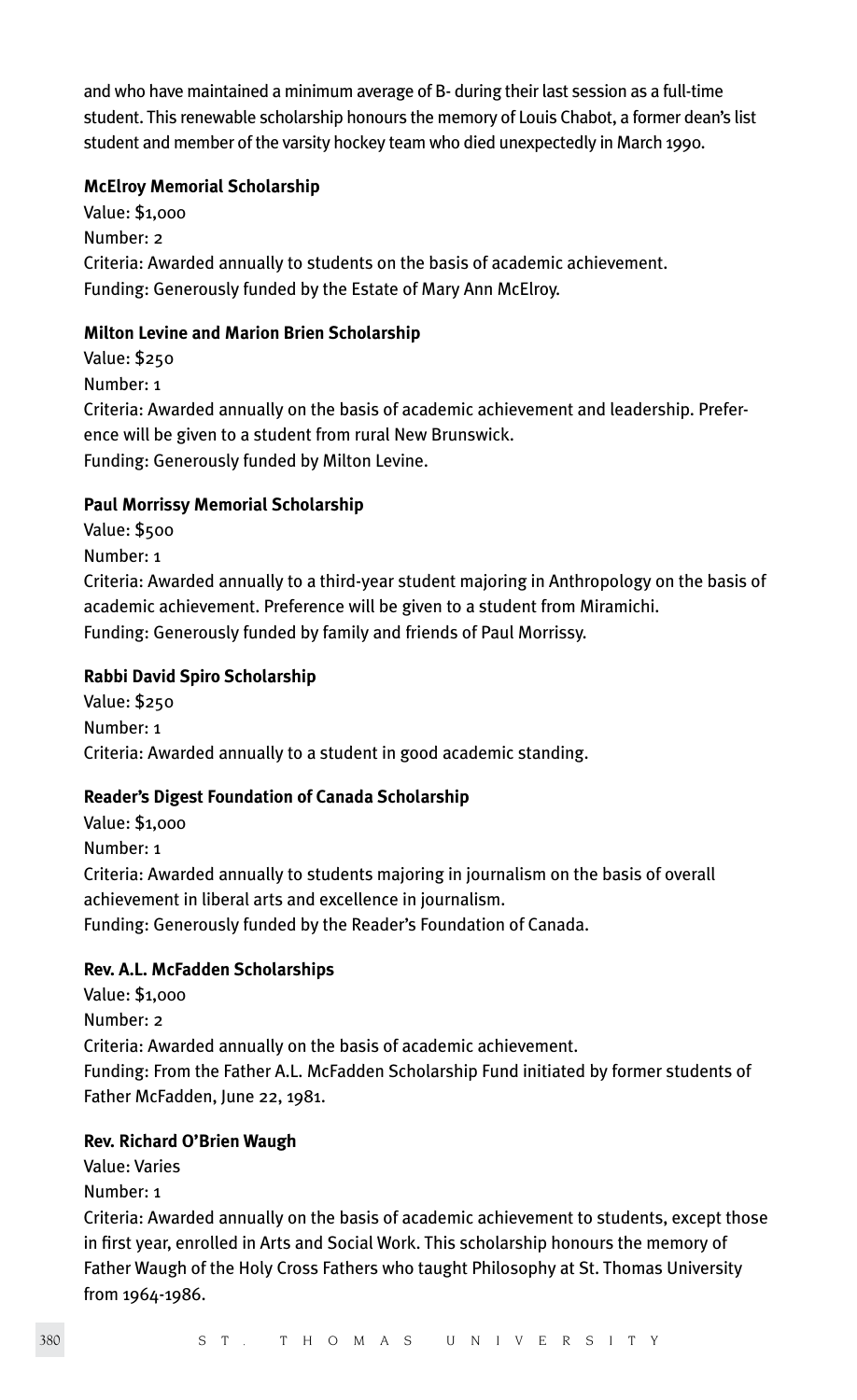Funding: Generously funded by the Holy Cross Fathers.

#### **Rev. Thomas J. Daley Memorial Scholarship**

Value: \$500

Number: 1

Criteria: Awarded annually to a third or fourth year student who is actively involved in extracurricular life at St. Thomas University and who demonstrates academic achievement with considerations for financial need.

Funding: Generously funded by the St. Thomas University Alumni Association in honour of the late Thomas J. Daley, BA'59, and director of alumni from 1982-1987.

#### **Richard Dean Brown Memorial Scholarship**

Value: \$700 Number: 1 Criteria: Awarded annually to an undergraduate student on the basis of academic merit with an interest in the study of human rights.

#### **Scoudouc River Cont. Ed. Award: Part-time Students**

Value: minimum \$100 to a maximum of \$300 per course Number: Varies

Criteria: Field of study unrestricted, tenable only at post-secondary institutions in New Brunswick. These awards are intended for part-time students and are open to persons residing in New Brunswick who were not engaged in full-time study during the twelvemonth period preceding the date of application. No one may receive more than one of these awards in any calendar year.

Application Process: Application forms can be obtained from the Registrar's Office, St. Thomas University. The completed forms should be returned to that office. Awards are made in the middle of the months of October, February, May and July; applications should be made respectively before September 15, January 15, April 15 and June 15. Applications will be considered by the Scoudouc River continuing education awards selection committee. Funding: Generously funded by the late Dr. William L. Webster.

#### **Scoudouc River University Awards**

Value: minimum of \$1,000; maximum \$4,500 Number: Varies

Criteria: Awarded annually but may be renewed upon re-nomination at the pleasure of the awarding committee. These awards are intended for full-time students and are open to St. Thomas University students. Awards are open to those who have signal promise but are especially needy or handicapped in any way; or to those with unusual direction or promise, or to those of distinct interest not qualified for other regularly established scholarships and awards selectively or competitively available. Nominees must be enrolled full-time in an undergraduate program. At the time of nomination the nominee must be domiciled in the province of New Brunswick. Candidates taking up a Scoudouc River University Award may not hold, during the tenure of that award, other major financial awards. Apply: President's Office, St. Thomas University.

Funding: Generously funded by the late Dr. William L. Webster.

#### **Senator Donald A. McLean Memorial Scholarship**

Value: \$1,000 Number: 1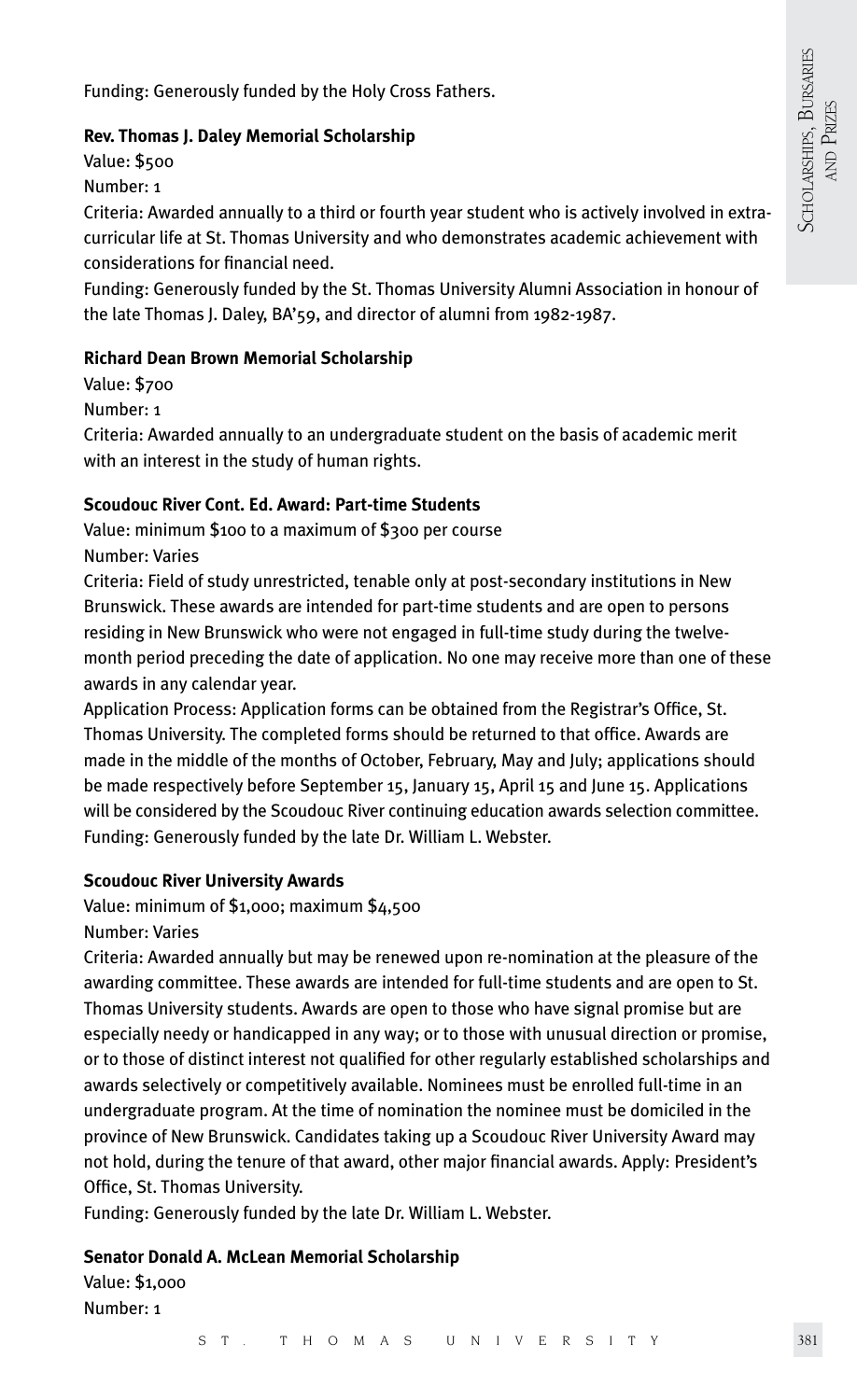Criteria: Awarded annually to returning full-time students on the basis of academic achievement. Preference will be given to students who have graduated from a New Brunswick high school.

Funding: Generously funded by the late Catherine Mary McLean in memory of her late husband, Senator Donald A. McLean, LLD (STU 1972).

#### **St. Thomas Intercollegiate Athletics Awards**

Value: Varies to a maximum of full-tuition and compulsory fees.

Number: Varies

Criteria: Awarded annually to full-time students who have completed two successful semesters and are involved in Canadian Interuniversity Sport (CIS) athletics. Student athletes must have maintained satisfactory grades during their last session as a full-time student.

#### **Thomas Stephen McCann Memorial Scholarship**

Value: Varies

Number: 1

Criteria: Awarded annually to the recipient of the Thomas Stephen McCann Memorial trophy. Selection is made on the basis of the graduating student who best exemplifies the spirit of St. Thomas University through character, academic achievement and leadership.

## Awards

#### **Fielden & Constance Lambert Gerontology Leadership Award**

Value: \$1,000

Number: 1

Criteria: Awarded annually to a third or fourth year student from New Brunswick majoring in Gerontology with a GPA of 3.3 or higher. Preference will be given to students who have demonstrated a commitment to the well-being of older adults through employment, volunteer or community involvement.

Funding: Generously funded by Margaret-Anne Ashfield'72 and Dale Ashfield in memory of Margaret-Anne's loving parents, Fielden Lambert and Constance Lambert.

#### **G. J. Duplessie Athletics Excellence Award**

Value: \$1,000

Number: 1

Criteria: Awarded to a student in good academic standing entering second, third or fourth year who has demonstrated athletic talent and leadership through participation in one or more Tommies teams. Preference will be given to students with a permanent residence in Miramichi.

Funding: Generously funded annually by the Duplessie family in memory of G. J. Duplessie.

#### **Mark Adams Great Books Memorial Award**

Value: \$1,000

Number: 1

Criteria: Awarded to a full-time third or fourth year student with an annual GPA of 3.3 or better who is majoring or honouring in the Great Books Program. Preference will be given to students who can demonstrate financial need.

Funding: Generously funded by Nathan McAllister in memory of his friend and classmate.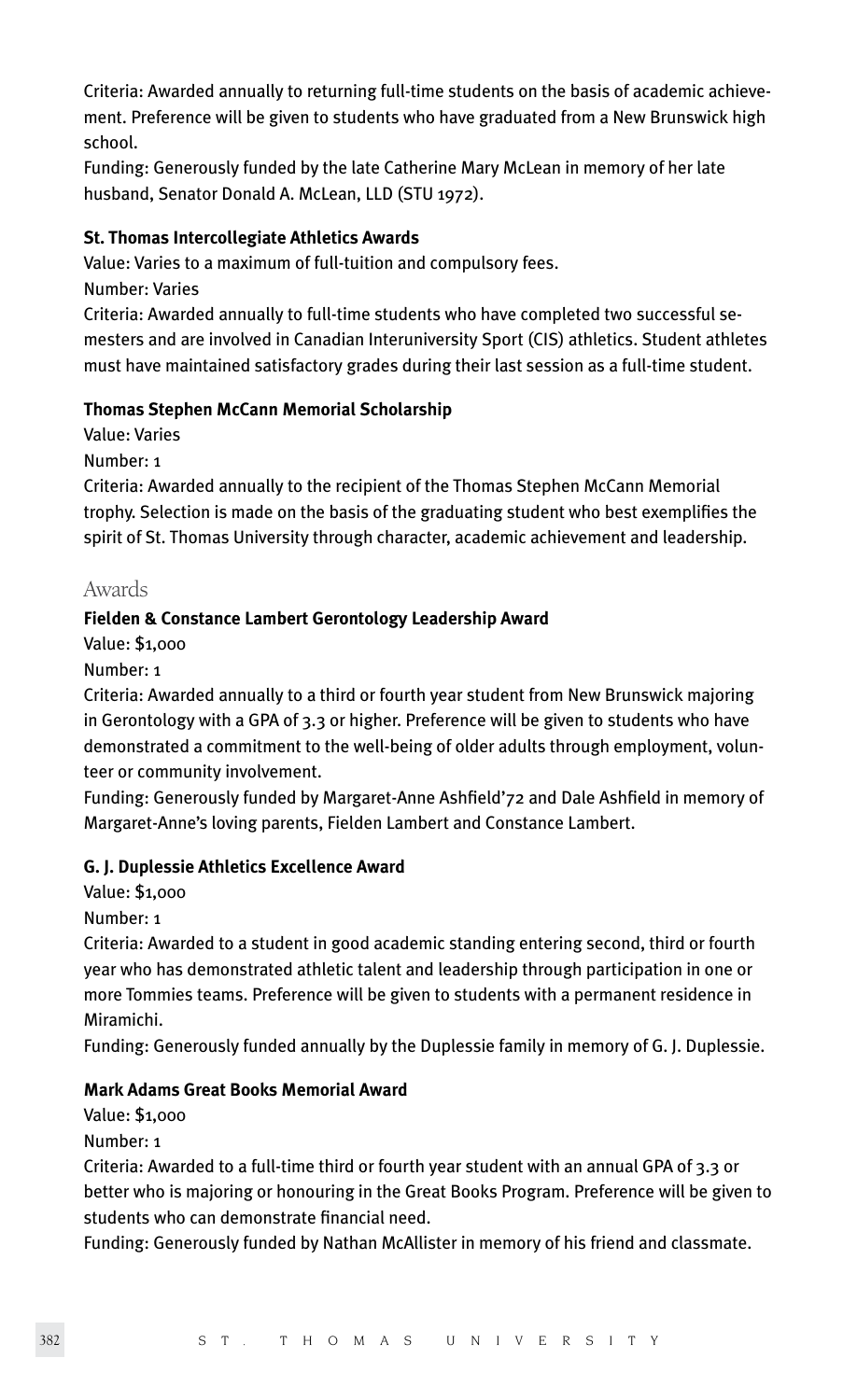#### **STU Singers Award for Contributions to Choral Music**

Value: \$100 Number: 1 Criteria: Awarded annually to a graduating member of the STU Singers who, in the judgement of the awards committee, has made an exceptional contribution to choral music at St. Thomas.

Funding: Generously funded by the Fine Arts .

#### Bursaries

#### **Alice Doyle Memorial Bursary**

Value: \$500

Number: 1

Criteria: Awarded annually to a mature student enrolled in second, third, or fourth year on the basis of initiative and financial need.

Funding: Generously funded by the family of Alice Doyle.

#### **Barry Burgess Memorial Bursary**

- Value: \$500
- Number: 2

Criteria: Awarded in the second semester to a full-time student from New Brunswick on the basis of financial need.

#### **Brian Ouellette Bursary**

Value: \$500 Number: 2 Criteria: Awarded annually to students in the Bachelor of Social Work Program on the basis of financial need. Funding: Generously funded by the Family, colleagues and friends of Professor Brian Ouellette.

#### **Carolyn Layden-Stevenson Memorial Bursary**

Value: \$500 Number: 1 Criteria: Awarded to a continuing female student from New Brunswick in good academic standing who has demonstrated financial need. Funding: Established by Evelyn Layden, mother of Carolyn Layden-Stevenson.

#### **Colter Family Bursaries**

Value: \$600

Number: 5

Criteria: Awarded annually to students in good academic standing on the basis of financial need. Preferred distribution of the bursaries is to full-time students in the following programs: Criminology, Education (one for a mature student), and Social Work (one for a mature student).

Funding: Generously funded by the Colter Family

#### **Debbie Nason Bursary**

Value: \$500 Number: 1 Criteria: Awarded annually to a student in the Bachelor of Social Work Program. Selection is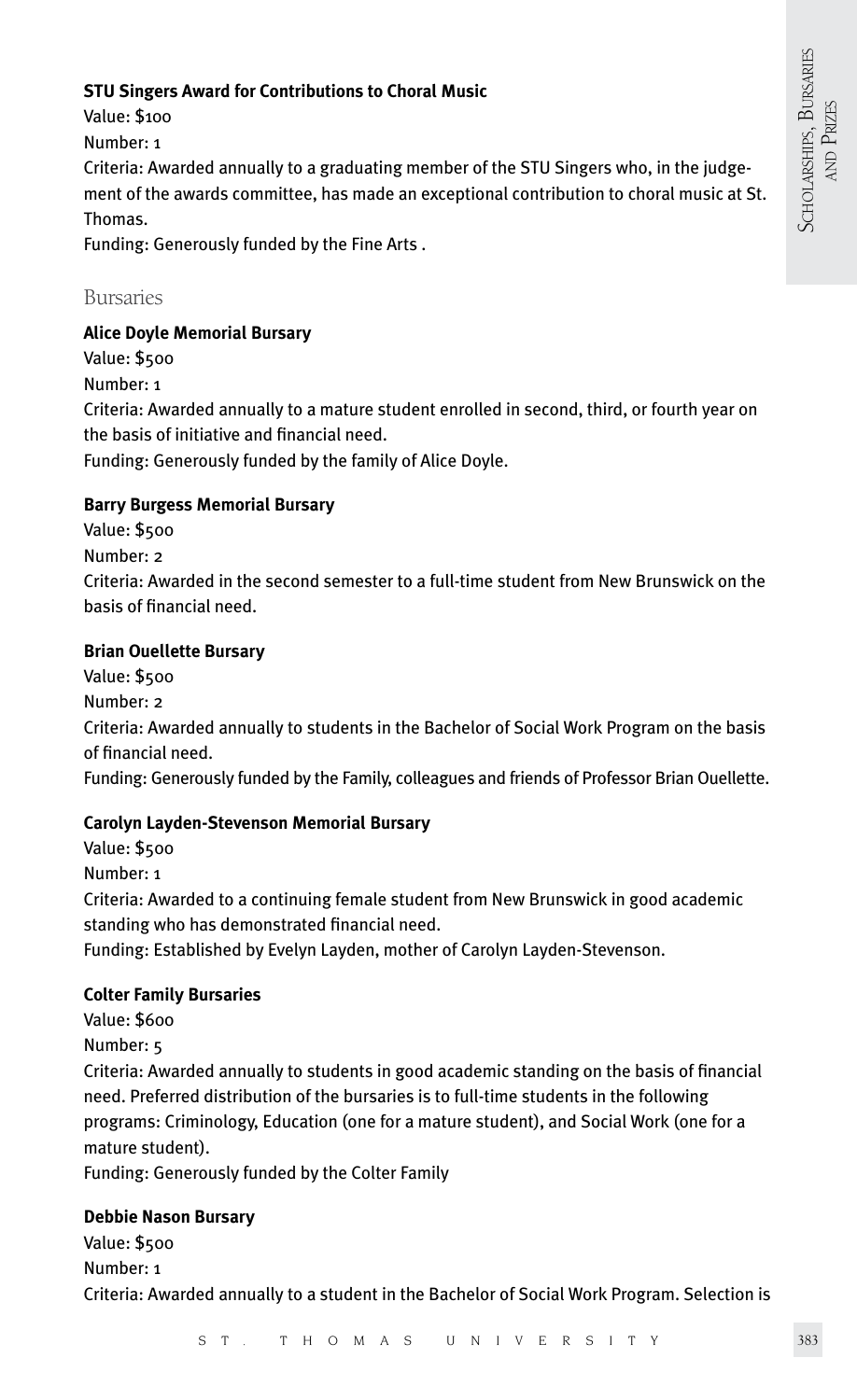based on financial need with preference given to students who have an interest in the field of health care, and are residents of the area served by the Dr. Everett Chalmers Regional Hospital.

Funding: Generously funded by family, colleagues and friends of Debbie Nason.

#### **Faculty Fund Bursaries**

Value: Varies

Number: Varies

Criteria: Awarded annually to students in good academic standing based on financial need and are enrolled either full-time or part-time in the BA, BSW, or BEd Programs at St. Thomas University. A number of bursaries (Ted Daigle Memorial Award, Kay Robinson Prize, Abdul Lodhi Bursary, Faculty Fund Bursaries, Rev. Edmund J. Casey Memorial Scholarship) will be awarded. Inquire: Registrar's Office. Apply: Chair, Faculty Fund Committee. Funding: Generously funded by the faculty and administration of St. Thomas University.

#### **Fenton Burke Memorial Bursary**

Value: \$1,000

Number: 1

Criteria: Awarded annually to a student who has completed third year (or a minimum of 90 credit hours), and is majoring in English. Preference will be given to students who do not already hold a scholarship or bursary. Selection is based on financial need with a minimum gpa of 3.0. Priority will be given to students from Cape Breton. This bursary is awarded in memory of Fenton Burke, who was a member of the Department of English from 1963 until his death in 2001, and who served as chair from 1990 until 2001.

Funding: Generously funded by friends and colleagues of Fenton Burke.

#### **Florence (Flo) Brodie Memorial Bursary**

Value: \$1000

Number: 1

Criteria: Awarded to a mature student who is in good academic standing. Selection is based on demonstrated financial need.

Funding: Generously established by Dr. Sylvia Hale and other friends and family members of Flo in honour of her love of learning. Flo came to STU after retirement. She graduated with distinction in 2011.

#### **Heather and George Richmond Bursary**

Value: \$750 (minimum)

Number: 1

Criteria: Awarded to School of Education students from New Brunswick in good academic standing who have demonstrated financial need. In the absence of eligible St. Thomas University Bachelor of Education students, the bursaries may be awarded to Bachelor of Arts students in their 3rd or 4th year of study.

Funding: The endowment is generously funded by Dr. Heather and Mr. George Richmond Q.C.

#### **Irish Canadian Cultural Association of NB Bursary**

Value: \$1,000

Number: 1

Criteria: Awarded annually to a returning student in good academic standing majoring in Irish Studies who has demonstrated financial need. In the absence of an eligible applicant majoring in Irish Studies, students in good academic standing who have demonstrated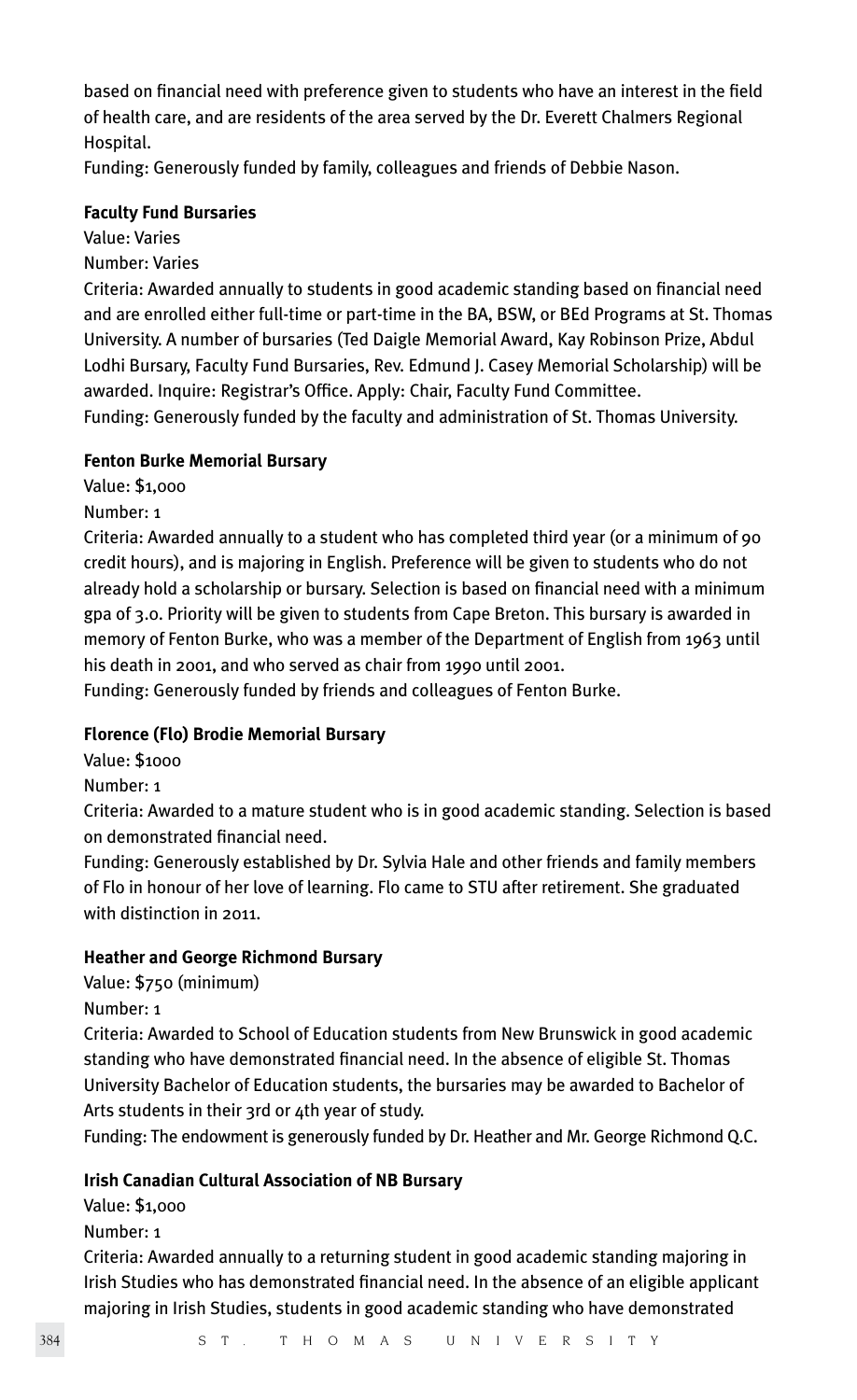financial need who have completed at least two Irish Studies courses may be considered. Funding: Generously funded by the Irish Canadian Cultural Prize Association of New Brunswick.

#### **Judith Cox Bursary**

Value: \$1,000 Number: 1 Criteria: Awarded annually to a full-time student in good academic standing based on financial need.

#### **Lillian Chippin Memorial Bursary**

Value: \$400

Number: 1

Criteria: Awarded annually to a student in the Social Work or Education Program on the basis of financial need.

#### **Lyman Ward Bursary**

Value: \$500 Number: 1 Criteria: Awarded to a full time continuing student who has demonstrated financial need. Funding: Generously funded by Lyman Ward '63.

#### **Millennium Upper-Year Bursary**

Value: minimum of \$500 to a maximum of \$2,000 Number: Varies Criteria: Awarded annually to students registered full time with selection based on financial information provided by the Canada Student Loan Assessment or its equivalent. Funding: Generously funded by donations from alumni, faculty, staff and friends of St. Thomas University.

#### **Monsignor O'Hanley Bursaries**

Value: \$750 Number: 2 Criteria: Awarded annually on the basis of financial need.

#### **Neva Batt Memorial Bursary**

Value: \$500

Number: 1

Criteria: Awarded to a continuing student from New Brunswick who was admitted as an adult learner, who is in good academic standing, and who has demonstrated financial need. Preference will go to full time students.

Funding: Generously funded by the family and friends of Neva Batt. Neva was a long-time supporter of those pursuing higher education, including her children and grandchildren who have attended St. Thomas University.

#### **Paul W. Dawson Memorial Bursary**

Value: \$1,000

Number: 1

Criteria: Awarded annually in second semester to a full-time student on the basis of financial need with preference given to students enrolled in either the Bachelor of Education Program or the Bachelor of Arts Program with an emphasis on political science. Preference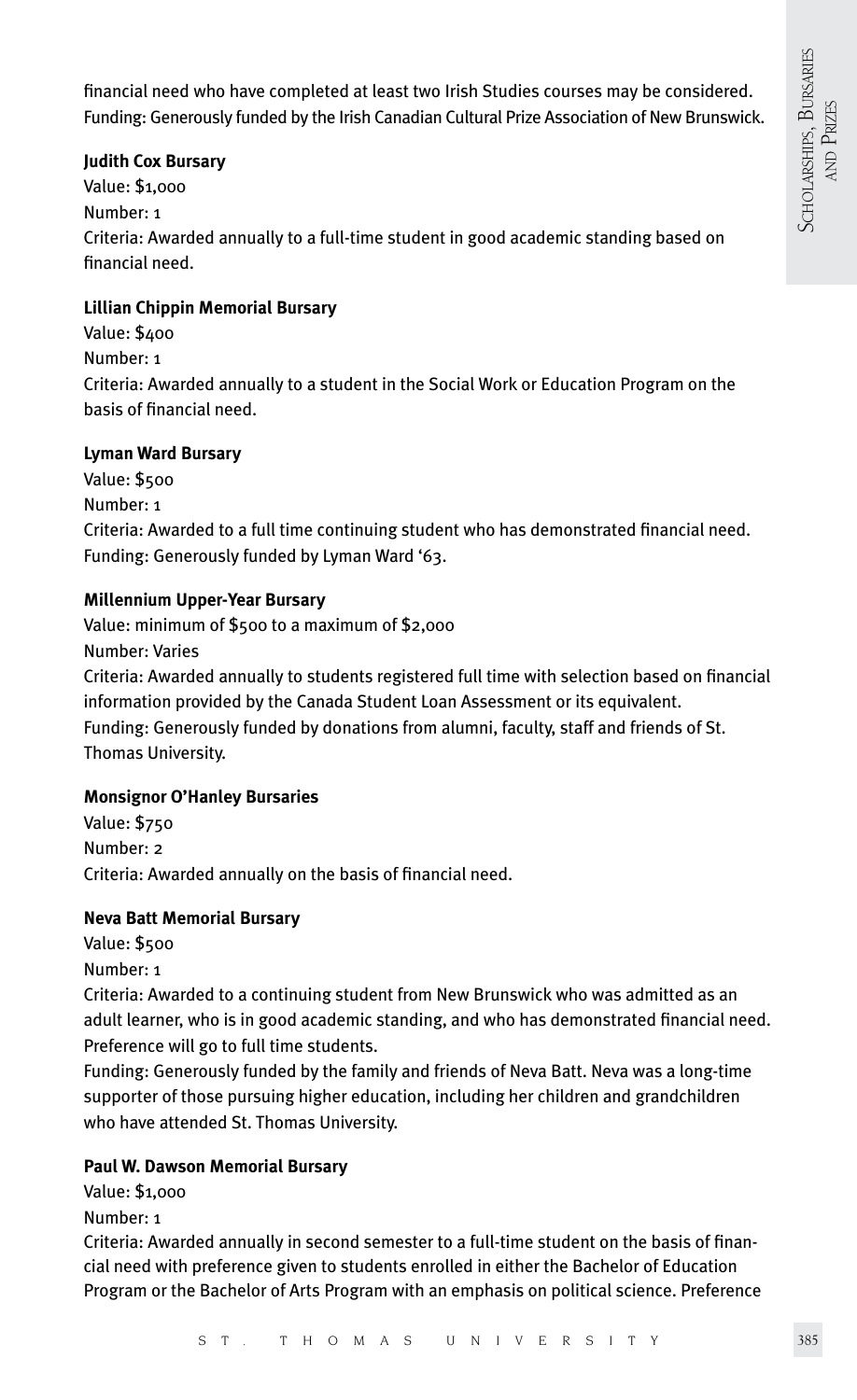will be given to students from Miramichi, New Brunswick. Funding: Generously funded by the family and friends of Paul W. Dawson.

#### **President Dawn Russell Upper-Year Bursary**

Value: \$1,000

Number: up to 8

Criteria: Awarded annually on the basis of financial need to continuing students from New Brunswick.

Funding: Generously funded by John Bragg in honour of Dawn Russell, an alumna of St. Thomas who became President of the University in 2011.

## **Professor Harry Rigby Bursary**

Value: \$1,000

Number: 1

Criteria: Awarded annually on the basis of financial need with preference given to members of the Thomists, active participants in the musical life of St. Thomas University, or students who have demonstrated commitment and leadership in the residence community. This award is named for Prof. Harry Rigby, founder and director of the Thomists and former Dean of Men. Funding: Generously funded by family, friends and former colleagues of Harry Rigby.

#### **Rev. James Smith Bursary**

Value: \$2,500

Number: 1

Criteria: Awarded annually to a full-time student on the basis of financial need with preference given to students enrolled in the Catholic Studies Program.

#### **Sherry Lynn Taylor Memorial Bursary**

Value: \$500

Number: 2

Criteria: Awarded annually to students in the Bachelor of Social Work Program. Selection is based on financial need and a combination of: 1) an expressed interest in child and family well-being; 2) community services; 3) extracurricular activities.

Funding: Generously funded by family and friends of Sherry Lynn Taylor.

#### **Ste. Anne's Point Chapter Bursary**

Value: \$500

Number: 1

Criteria: Awarded annually based on financial need to a female student in her third year of study. Preference will be given to applicants with permanent residence in Fredericton. Funding: Generously funded annually by the Ste. Anne's Point Chapter IODE.

#### **Thomas W. Donovan Memorial Bursary**

Value: \$500

Number: 1

Criteria: Awarded annually to a student in the Bachelor of Social Work or Bachelor of Education Program who has demonstrated financial need and involvement in extracurricular activities (athletics and/or community). Preference will be given to an applicant from the Miramichi.

Funding: Generously funded by the friends and family of Tom Donovan.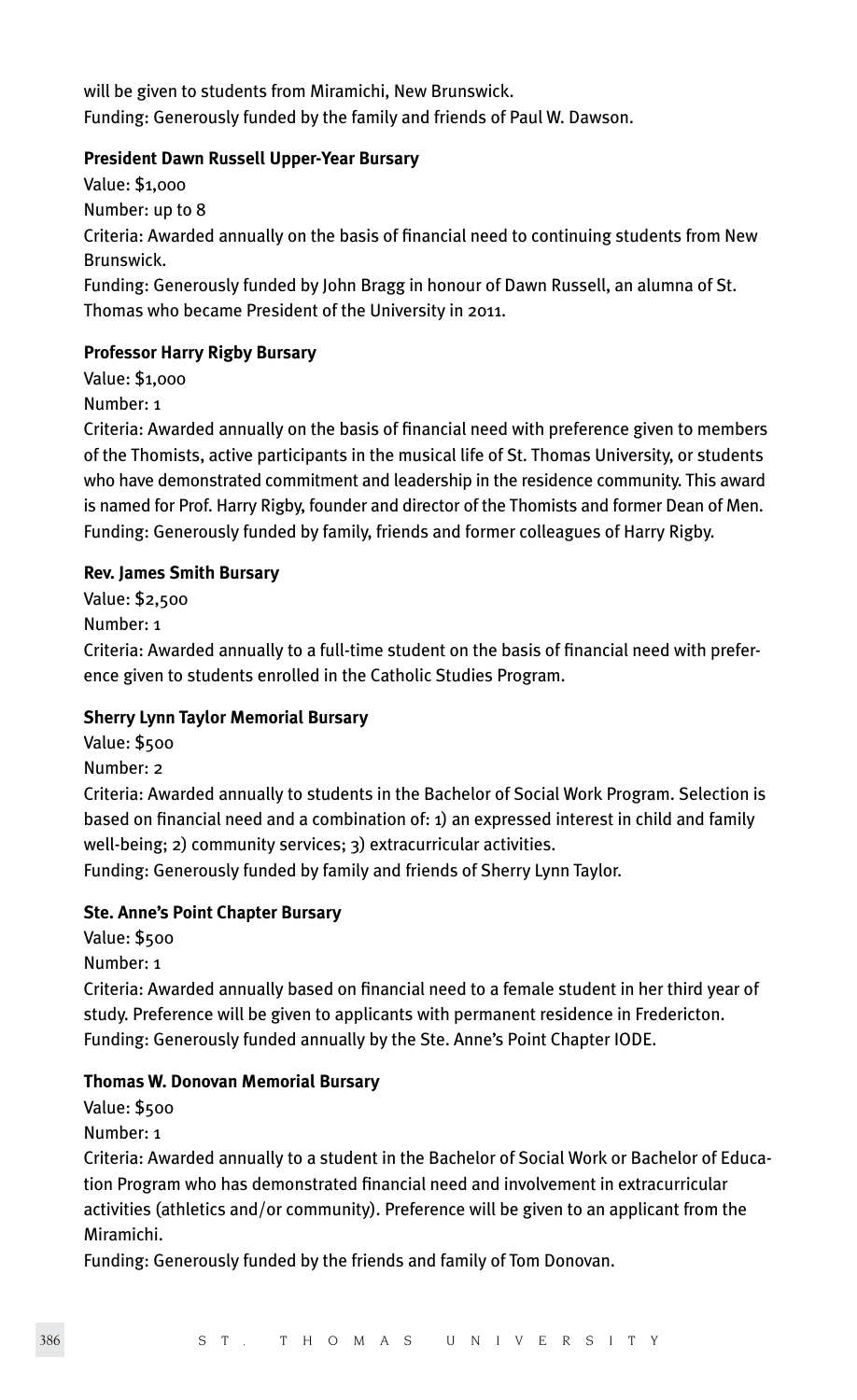#### **Wanda J. Turcotte Memorial Bursary**

Value: \$500 Number: 1 Criteria: Awarded annually to a student who has demonstrated financial need. Satisfactory academic performance will be an additional criteria. Funding: Generously funded by Jason Beggs in honour of his mother.

#### **William A. 'Doc' Spray Bursary**

Value: \$400 Number: 1

Criteria: Awarded annually to a third-year full-time student on the basis of financial need. Funding: Generously funded by Dr. Bill Spray, Professor Emeritus.

## **William J. Oxendale Memorial Bursary**

Value: \$1,000

Number: 1

Criteria: Awarded annually to a third or fourth-year student with a major in the Human Rights Program or a demonstrated interest in working in the field of human rights. The recipient must have maintained a grade point average equal to a B+ or higher and not be in receipt of any other University award.

Funding: Generously funded by Mackin and Eileen Oxendale.

## Prizes

Among the Prizes tenable at St. Thomas University are the following:

## Anthropology

#### **Alan Mason Prize in 3rd year**

Awarded to the student majoring in anthropology with the highest academic standing in third year.

## Criminology and Criminal Justice

#### **Abdul Lohdi Prize for Highest Standing**

Awarded to the graduating student with the highest accumulated GPA in all criminology courses.

#### Economics

#### **Prize for Economics in 2nd year**

Awarded to a second-year student with the highest accumulated GPA in all economics courses.

#### **Prize for Economics in 3rd year**

Awarded to a third-year student with the highest accumulated GPA in all economics courses.

#### **Prize for Economics in 4th year**

Awarded to a second-year student with the highest accumulated GPA in all economics courses.

## English Language and Literature

## **Bishop Hill Prize for English in 4th year**

Awarded to a graduating student on the basis of excellent performance in fourth-year English courses.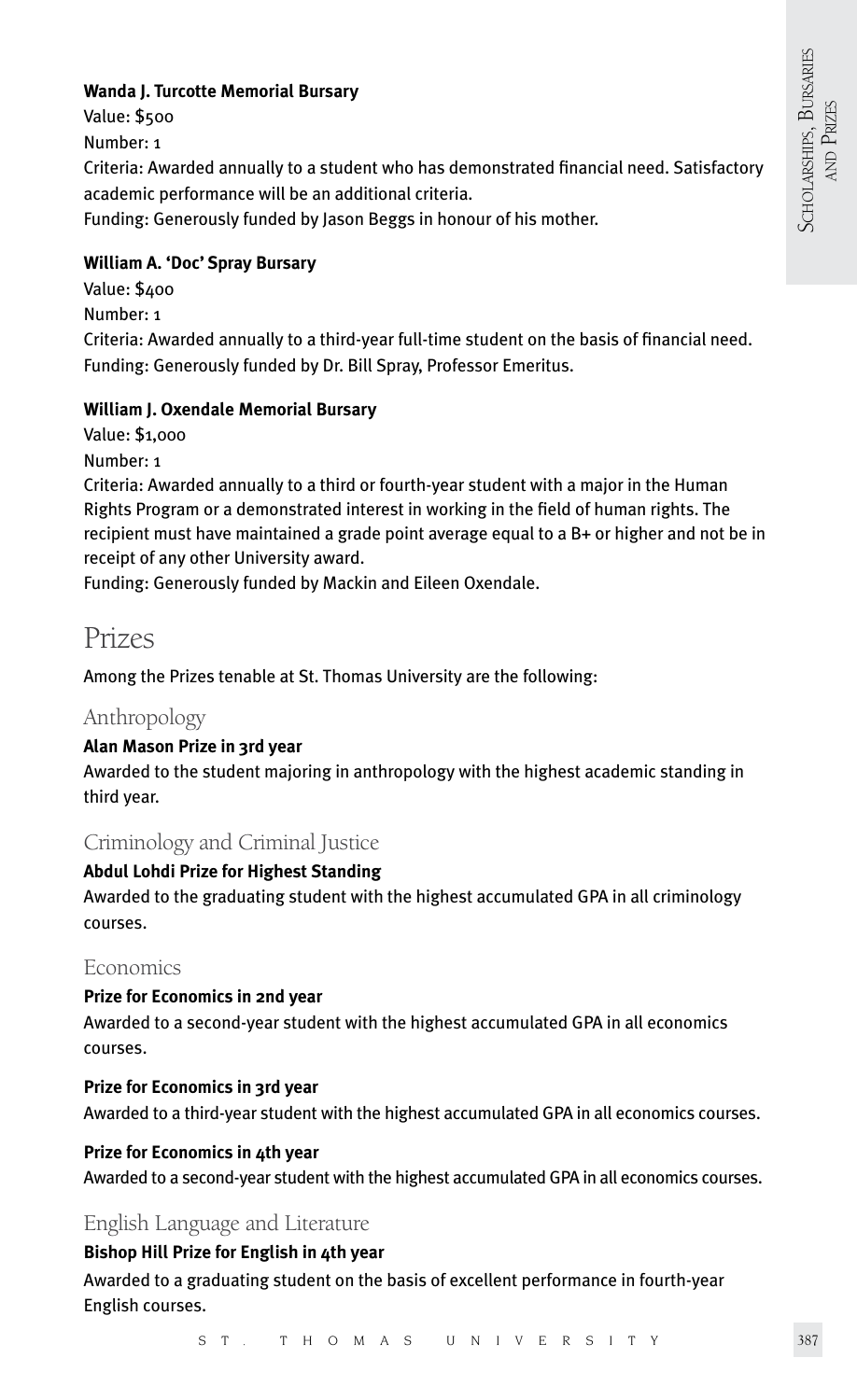#### **David Adams Richard Prize for Prose**

Awarded on the basis of excellence in writing prose, fiction or creative non-fiction. Generously funded by David Adams Richards Endowment.

#### **David Velensky Prize in Creative Writing**

Awarded on the basis of excellence in creative writing in any genre. Generously funded by the Velensky Endowment.

#### **Edwin Flaherty Prize for English in 2nd Year**

Awarded to a second-year student on the basis of excellent performance in English courses.

#### **Essay Prize in English in 3rd Year**

Awarded to a third-year student on the basis of outstanding performance on an essay.

#### **Paul C. Levesque Prize for English in 1st year**

Awarded to a first-year student on the basis of excellent performance in English 1006.

#### **Prize in English in 3rd year**

Awarded to a third-year student on the basis of excellent performance in English courses.

#### **Robert Clayton Casto Prize in Poetry**

Awarded on the basis of excellence in writing poetry. Generously funded by the Robert Clayton Casto Endowment.

## French

#### **Ambassador of Switzerland Prize**

Awarded based on outstanding performance in French language studies.

#### **Marguerite Michaud Prize for French Canadian Literature**

Awarded to a graduating student with the highest accumulated GPA in all French language course.

#### **Paul C. Levesque Prize for French in 1st year**

Awarded to a first-year student on the basis of excellent performance in French language courses.

#### Great Books

#### **First-Year Great Books Essay Prize**

Awarded to a first-year student on the basis of outstanding performance on a Great Books essay.

#### **Great Books Best Honours Thesis**

Awarded on the basis of an outstanding thesis by a fourth-year honours student.

#### **Prize for Highest Standing in Major**

Awarded to a graduating student with the highest GPA majoring in Great Books.

#### **Second-Year Great Books Essay Prize**

Awarded to a second-year student on the basis of outstanding performance on a Great Books essay.

#### **Third-Year Great Books Essay Prize**

Awarded to a third-year student on the basis of outstanding performance on a Great Books essay.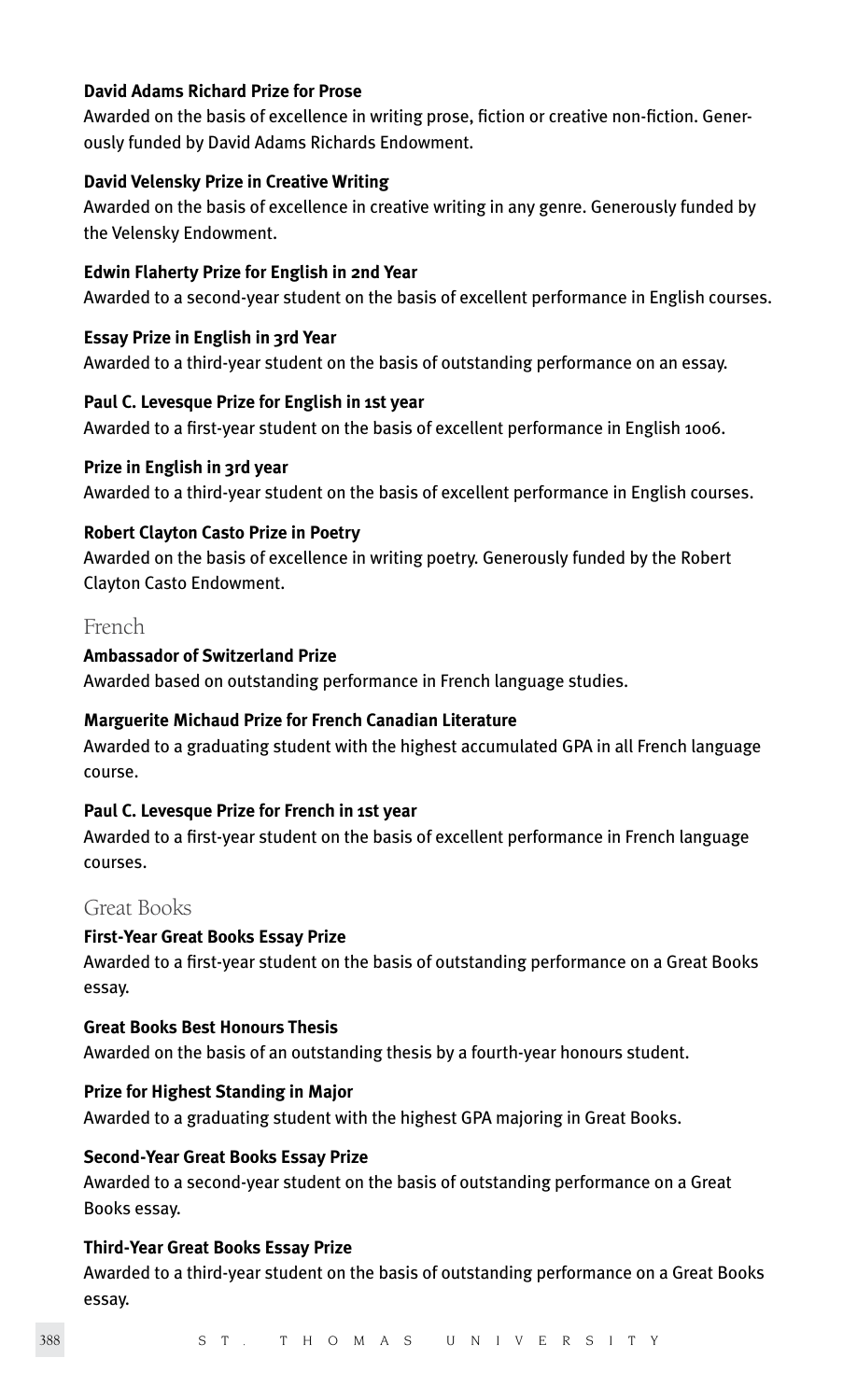## History 정보 - 대표 대표 대표 대표 대표 대표 대표 대표 대표 및 대표 대표 대표 및 대표 대표 대표 및 대표 대표 대표 및 대표 대표 대표 및 대표

#### **Chuddy McCarthy Memorial Prize in 4th year**

Awarded annually to the fourth-year student with the highest average in a minimum of six (6) full-year History courses. If the student has taken more than 6 full-year courses, all History course marks will be averaged in.

#### **Lawrence Desmond Prize for Medieval History**

Awarded annually based on outstanding performance in a Medieval History course. Generously funded by the Desmond Endowment.

#### **Nature of History Prize**

Awarded annually to the student with the highest average in History 2003. Generously funded by The Rhinelander History Endowment Fund.

#### **Prize in History in 3rd year**

Awarded to a third-year history major or history honours student on the basis of outstanding performance. Generously funded by the Rhinelander History Fund Endowment.

#### **Prov. IODE Prize for Highest Standing in Canadian History**

Awarded annually to the most outstanding student in Canadian History.

#### **Senator John Connolly Prize for History in 3rd year**

Awarded annually to the third-year student with the highest average in a minimum of three (3) full-year History courses. If the student has taken more than 3 full-year courses, all History course marks will be averaged in.

#### Philosophy

#### **Mark Adams Prize for Philosophy in 4th year**

Awarded to the graduating student with the highest accumulated GPA in all philosophy courses.

#### **Prize for Philosophy in 1st year**

Awarded to a first-year student for outstanding achievement in all philosophy courses.

#### **Prize for Philosophy in 2nd year**

Awarded to a second-year student for outstanding achievement in all philosophy courses.

#### **Prize for Philosophy in 3rd year**

Awarded to a third-year student for outstanding achievement in all philosophy courses.

## Political Science

## **Charles Kuun Prize for Best First Year Essay**

Awarded on the basis of outstanding performance on a major essay in POLS 1103, 1603 and 1013) (3 \$50 prizes). Generously funded by the Political Science Academic Prize Endowment.

#### **Dr. Rick Myers Prize for Best Essay in Political Philosophy**

Awarded on the basis of outstanding performance on a political philosophy paper. Generously funded by the Political Science Academic Prize Endowment.

#### **George Harrington Prize for Political Science**

Awarded to the graduating student with the highest accumulated GPA in all political sciences courses. Generously funded by the Political Science Academic Prize Endowment.